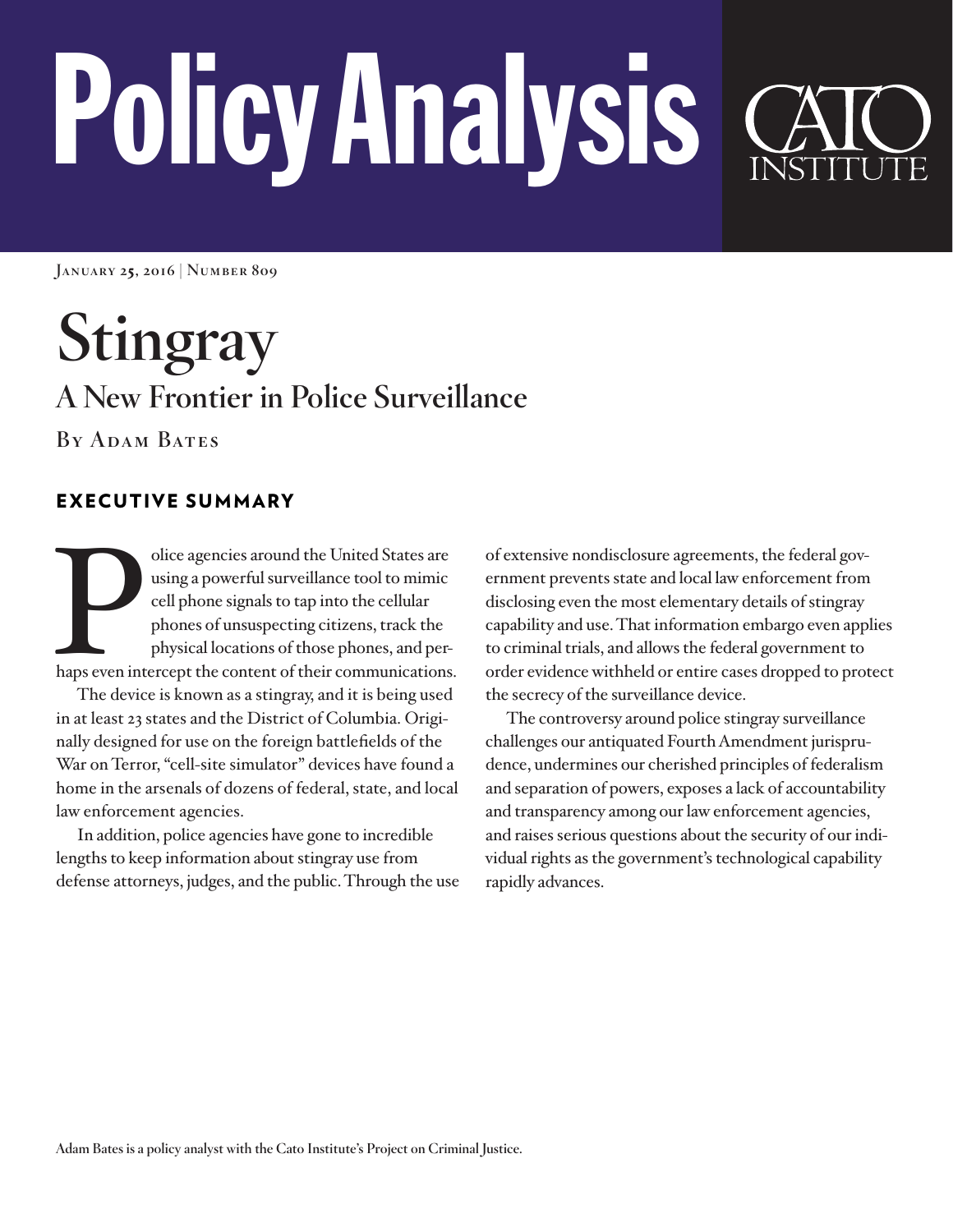**"What the War on Drugs has done for police militarization, the War on Terror is now doing for police intelligence gathering, and the privacy of millions of Americans is at risk."**

#### BACKGROUND

In 2013, three men set up a drug deal in a Tallahassee parking lot. When the drug dealer arrived, the men pulled out a weapon and robbed the dealer of the drugs and his cell phone.<sup>1</sup> Police arrested the robbers a few days later, in possession of the drugs and the phone, and charged them with armed robbery with a deadly weapon, which carries a mandatory minimum sentence of nearly three years in prison under Florida law and allows sentences of up to 30 years. Prosecutors had the men dead to rights.

But the case took a bizarre turn when defense attorneys began wondering how the police managed to find their clients so quickly. The police and prosecution refused to say. Finally, the judge demanded answers. Rather than reveal the method by which police were able to find the suspects, the prosecution offered the men a plea deal: probation with no jail time.<sup>2</sup> Why would prosecutors drop such a "slam dunk" case?

The case came apart due to the government's use of a surveillance device it refused to disclose to the court. Across the United States, federal and state law enforcement agencies are sweeping up cell phone and location data from American citizens using a device colloquially referred to as a "stingray."<sup>3</sup> Stingray surveillance devices are cellular site simulators—they mimic the signal of a cell phone tower in order to force cell phones in the area to connect. Once a phone connects, the officer can download information from the phone or track its location.

Originally designed for military and national security use, the surveillance devices made their way into local law enforcement officers' hands, in coordination with the federal government, through a variety of transfer and grant programs—such as the Urban Areas Security Initiative—as well as through local funding sources—such as civil asset forfeiture funds. Police agencies in 23 states and the District of Columbia, as well as federal agencies including the Federal Bureau of Investigation (FBI), the Drug Enforcement Administration (DEA), the National Security Administration (NSA), and the Department of Homeland Security, are known to be using the devices.<sup>4</sup> Because of the difficulties of discovering law enforcement use of the technology, it is reasonable to assume that police agencies in many more states are also using the devices in secret.

 While events like the 2014 unrest in Ferguson, Missouri, and repeated stories of botched Special Weapons and Tactics (SWAT) raids have laid bare many of the problems involved in an increasingly militarized domestic police force, mission creep has not been limited to weapons and tactics.<sup>5</sup> What the War on Drugs has done for police militarization, the War on Terror is now doing for police intelligence gathering, and the privacy of millions of Americans is at risk.

Much remains unknown about these devices. More troubling still is that the lack of public knowledge is by design. Through the use of nondisclosure agreements, a refusal to honor freedom of information requests, and deceit toward courts and the public, the full capabilities of these devices, the extent of their use by law enforcement, and the existence of policies to govern their use remain secret. But interested defense lawyers and civil liberties advocates have uncovered evidence that the use of stingray devices by domestic law enforcement agencies poses a litany of legal and ethical questions. The purpose of this paper is to illuminate those issues and to suggest some possible legislative and judicial remedies.

The paper will detail the history of the devices and their use by local law enforcement, the known and alleged extent of their capabilities, and why this technology renders millions of innocent Americans at risk of having their personal data and communications information swept up in law enforcement fishing expeditions.

In recent years, stingrays have moved from military and national security uses to routine police use. Surveillance technology, designed for use on battlefields or in antagonistic states where constitutional concerns are minimal, has increasingly found its way into the hands of local law enforcement, often without any discernible effort to adapt the equipment or the policies governing its tactical use to the home front, where targets are citizens with constitutional rights rather than battlefield combatants.

**2**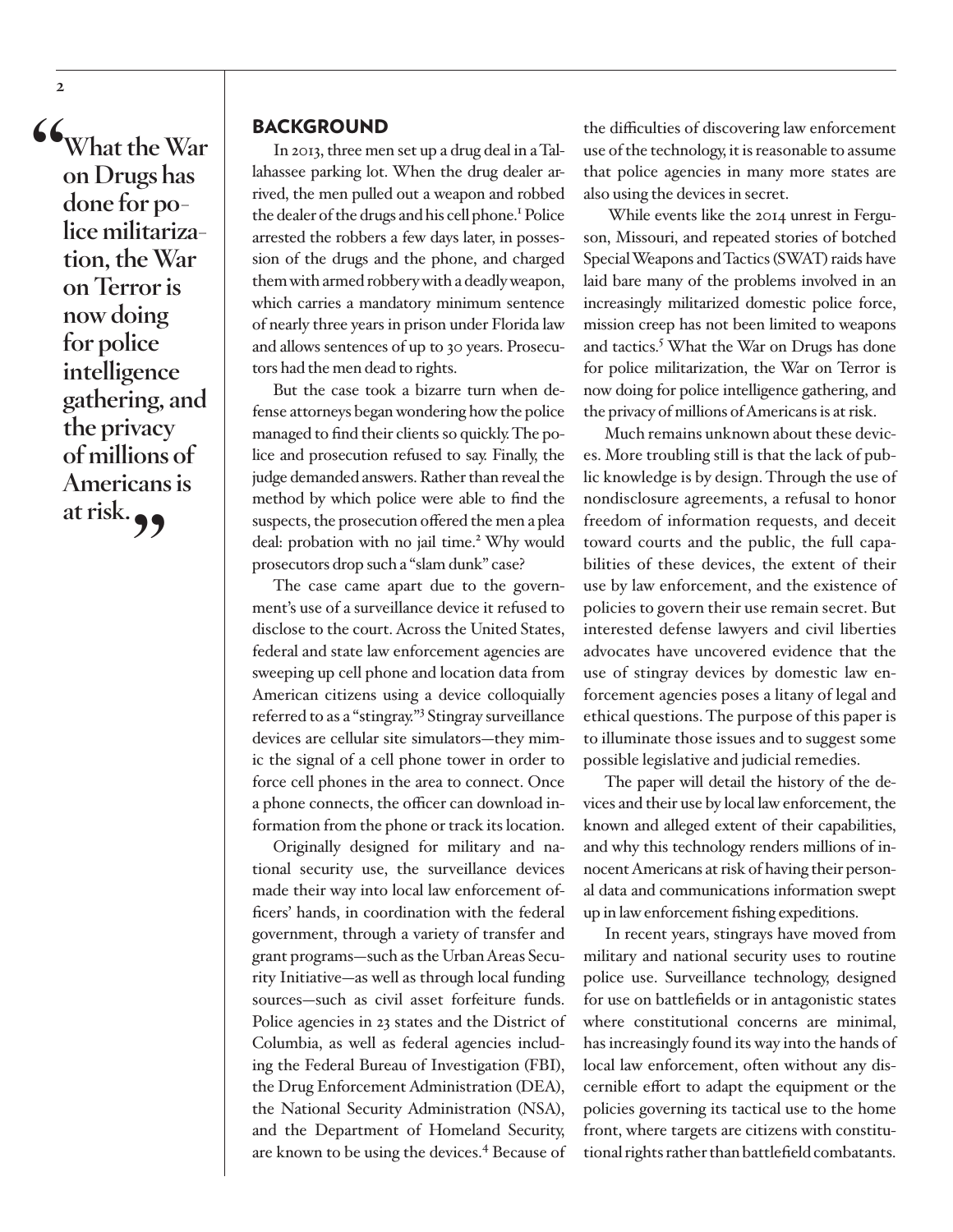Further exacerbating the problems with stingray transfers are the efforts of the Harris Corporation (the Florida-based manufacturer of the devices) and the federal agencies responsible for licensing and coordinating the transfers of these devices to state and local law enforcement agencies to hide the technology. The administrative regime that the federal government and the Harris Corporation have built requires law enforcement agencies to keep the capabilities, uses, and often, the very existence of stingrays secret from citizens, legislators, and courts.

In defense of this veil of secrecy, government agencies have offered several justifications. Advocates of domestic stingray use insist that the devices are essential tools for law enforcement and that public revelation of their technological capabilities will compromise the efficacy of surveillance. They point to instances where stingray surveillance facilitated a positive outcome, and they highlight the need for law enforcement technology to keep up with advances in the technology of the criminal world.

While stingray technology indeed gives law enforcement officers an added advantage over their surveillance targets, the advantage does not justify secrecy or answer constitutional concerns. The claims that these devices are essential for preventing terrorist attacks and bringing down drug kingpins do not, as this paper will show, fit with the data thus far uncovered, which details stingray use by local law enforcement. Terrorists and drug kingpins long ago concluded that their cell phones were liabilities, and the reports detailing local stingray use support that conclusion. Several data releases compelled by state freedom of information litigation have uncovered little evidence that stingrays are being used to foil terrorists. The releases have, however, revealed thousands of warrantless stingray uses across the country for entirely routine law enforcement actions. Rather than bringing down terrorists and cartels, the government is using stingray surveillance to sidestep the Fourth Amendment's warrant requirement.

Meanwhile, the overly restrictive terms of the nondisclosure agreement, upon which both the Harris Corporation and the FBI condition the local use of stingrays, have compromised prosecutions of people suspected of serious violent crimes. In other words, the ostensibly hypothetical prosecutions of terrorists and drug kingpins are crowding out actual prosecutions of criminals when police and prosecutors are forbidden from disclosing stingray use to the courts.

 This phenomenon is not an accident; the terms of the agreement make such crowding out inevitable. The government plainly views sacrificing individual prosecutions, even for serious crimes, as an acceptable price for concealing the nature of stingray surveillance. The FBI's nondisclosure agreement is clear: in exchange for permission to use stingray devices, state and local officials must surrender prosecutorial discretion to the federal government.

Few jurisdictions have willingly admitted to deploying stingray devices. Even fewer have offered any semblance of a publicly available policy on their use. The Department of Justice, which has deployed stingrays for years, only recently announced an initial stingray policy for Justice Department agencies, and it leaves much to be desired. The use of stingray surveillance devices in the absence of a warrant from a fully informed judge and without any legislative or public oversight undermines the separation of powers necessary to hold the government accountable.

The relationship between the federal government, Harris, and state and local law enforcement agencies also represents a threat to American federalist principles. The federal government's terms of use amount to a demand that state and local officials abrogate their authority to prosecute cases when the federal government would rather maintain secrecy. These conditions undermine the police powers of the states, as does the mandate that agencies conceal their surveillance tactics from judges in cases before them.

This threat to federalism was apparent when, in 2014, U.S. Marshals literally raided the Sarasota Police Department and seized stingray documentation in order to prevent the department from complying with a state-level freedom of information request.<sup>6</sup> The Florida chapter of the American Civil Liberties Union (ACLU)

**"The government plainly views sacrificing individual prosecutions, even for serious crimes, as an acceptable price for concealing the nature of stingray sur**veillance.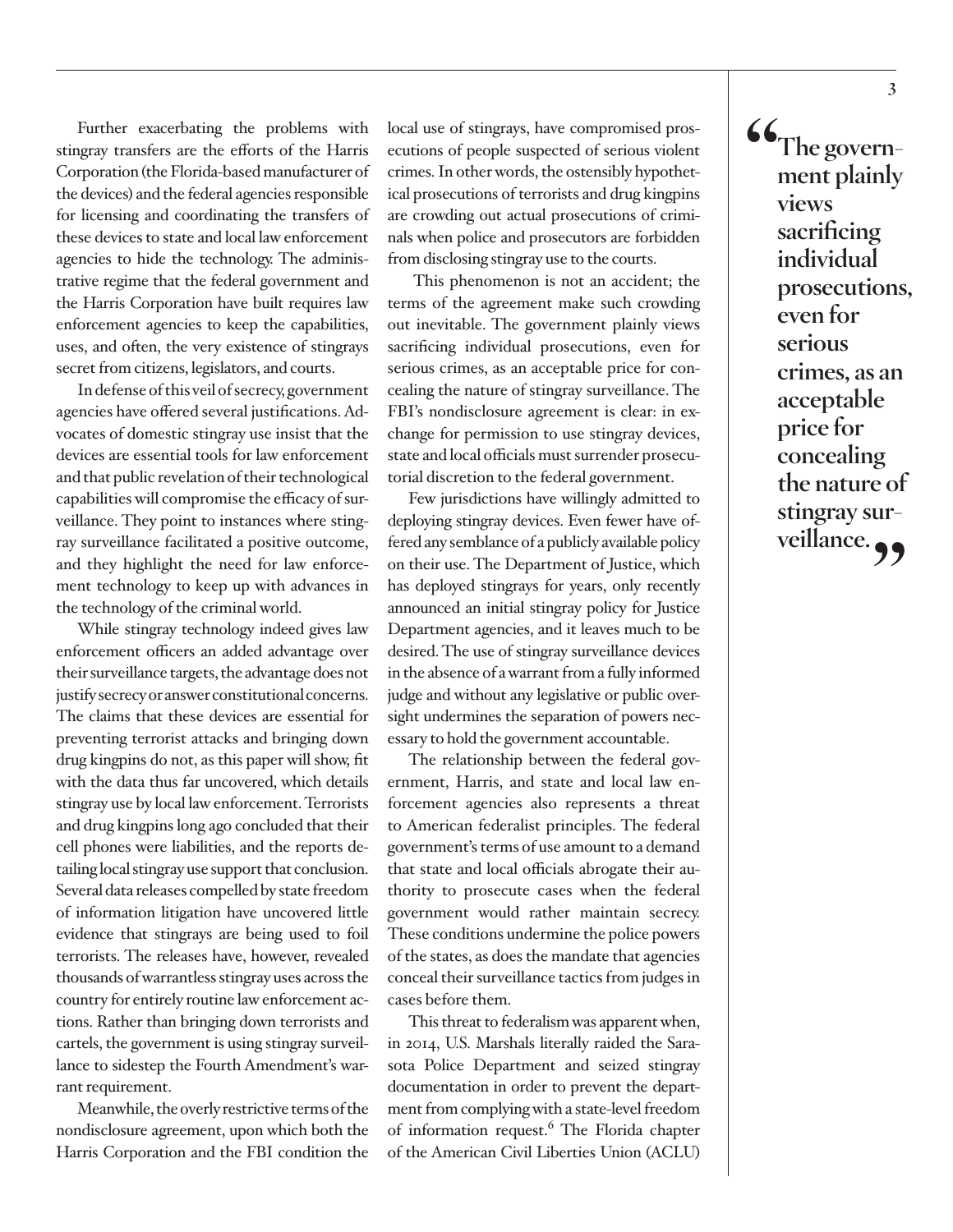**"When state and local law enforcement are beholden to the federal government for funding, equipment, and tactics, state law enforcement priorities are inevitably**  altered.<sup>99</sup>

had recently secured an order requiring the Sarasota police to turn over documents pertaining to stingray use. To prevent that information from being turned over to the ACLU and the public, the U.S. Marshals Service launched a pre-dawn raid on the police department to take possession of the information. The federal government has also urged local law enforcement agencies to deceive state judges, and continues to exert pressure in favor of secrecy rather than public disclosure and oversight.<sup>7</sup>

Ultimately, the increasing militarization of police through federal equipment transfers and grant programs unavoidably risks the subversion of local law enforcement priorities in favor of federal ones. When state and local law enforcement are beholden to the federal government for funding, equipment, and tactics, state law enforcement priorities are inevitably altered.

Stingray use presents several novel legal issues as well. The Fourth Amendment provides that people have a right to "be secure in their persons, houses, papers, and effects, against unreasonable searches and seizures."8 Over the years, the Supreme Court has adopted methods of analyzing Fourth Amendment claims, such as the reasonable expectation of privacy<sup>9</sup> test and third-party doctrine.<sup>10</sup>

In the absence of guidance from the courts, many law enforcement agencies settle for the use of what are known as "pen register" or "trap and trace" orders, which generally require less evidence of wrongdoing than a proper warrant would.11 As the names suggest—both were originally methods of obtaining information from telegraph machines—these legal standards were created at a time when today's technological infrastructure could scarcely be imagined.

What it means to "be secure" from unreasonable searches is also the source of renewed interest among Fourth Amendment scholars, who argue that the phrase's meaning has been historically misconstrued. This paper will explore that argument and whether it contains the answer to the problem of mass surveillance under our constitutional framework.

As the private details of our lives are increas-

ingly susceptible to digital hacking and surveillance, the government's technological capabilities have far outpaced legal standards created to regulate much older and less invasive technology. It is incumbent upon legislatures and courts to close the growing gap.

Finally, this paper will explore possible reforms, including efforts at both the state and federal level that are already underway. Several state legislatures have already undertaken efforts to oversee the use of these devices, several courts have now revised their rules for dealing with stingray evidence, and there is a realistic potential for public policy to vastly improve the protection of our constitutional rights in the face of warrantless surveillance by law enforcement. While law enforcement's crime-fighting capabilities must keep pace with advances in technology, stingray supporters' argument that complete secrecy is the only means of effecting such advances requires scrutiny.

## HOW DO STINGRAYS WORK?

Although the precise extent of stingray use remains shrouded in secrecy, defense lawyers and civil liberties advocates, working through trial discovery efforts and freedom of information litigation, have uncovered a great deal about the capabilities of the devices.

Historically, police have tracked cellular phones through the use of cell tower data collected from, and in coordination with, thirdparty cell signal carriers. Through the use of pen register or trap and trace orders, police compel carriers to disclose phone records that allow law enforcement agents to locate particular cellular phones. The records allow police to use the carrier's cell towers to triangulate the position of the suspect's phone at any given time.<sup>12</sup>

Stingrays, on the other hand, give government agents the capability to circumvent that process by locating cell phones without the assistance of cell carriers, potentially enabling law enforcement to avoid seeking any judicial authorization first.

Stingrays are cellular-site simulators. They operate by mimicking the signal of a cell phone

**4**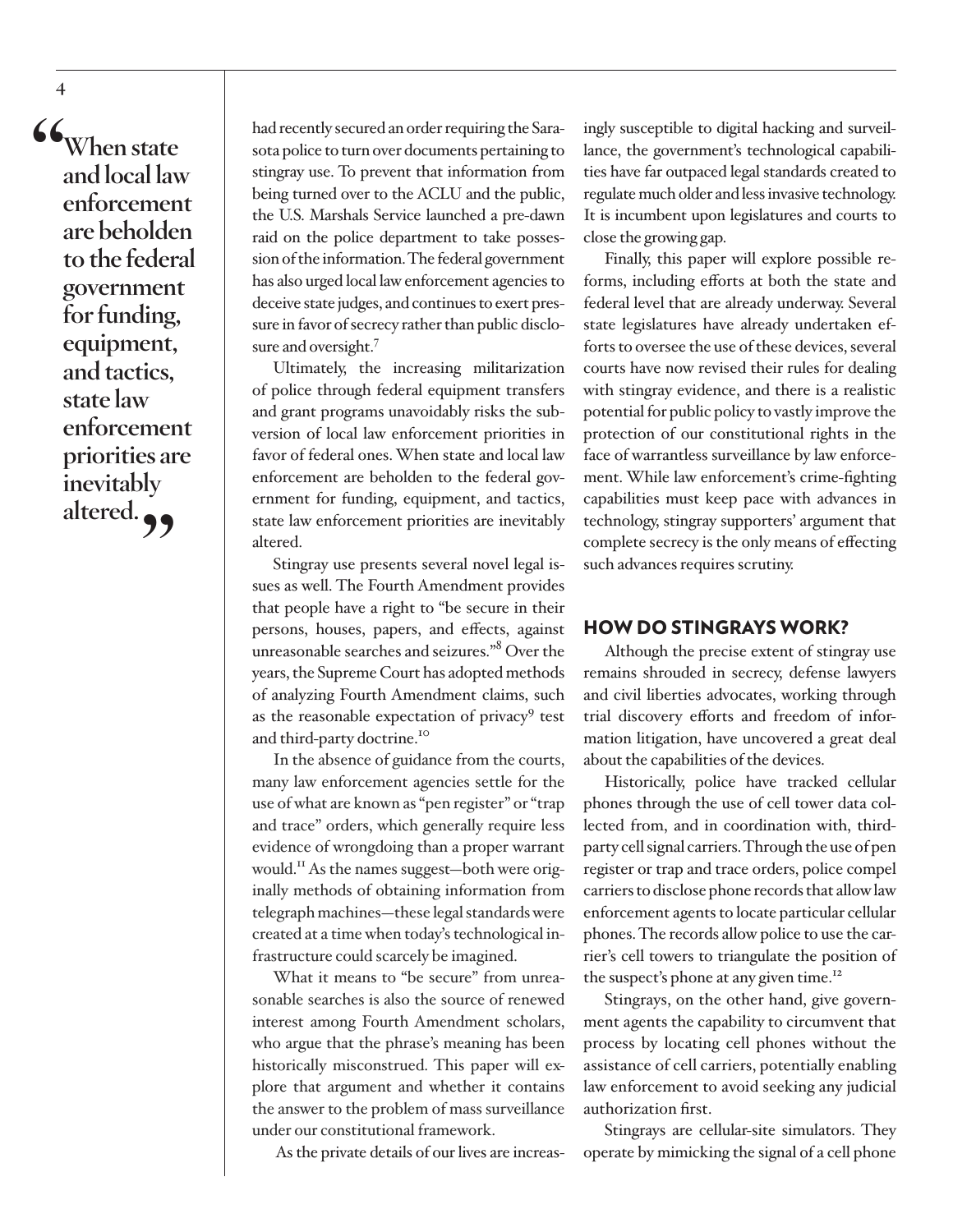tower in order to force all cell phones within a given area to connect to the stingray device.

Cell phones are designed to automatically connect to the cell tower that is broadcasting the strongest signal. A typical cell phone could connect and reconnect dozens of times in a given day in order to achieve the strongest signal as the user travels. Stingray devices produce a boosted signal that muscles out the signals from legitimate cell towers and becomes the preferred signal source for the cell phone. All of this can transpire without the knowledge of, or any input from, the cell phone user or the network carrier. Once the phones are connected to the device, the stingray operator can locate the phone, interfere with its signal, and even retrieve personal data from the device.

A phone's location can be triangulated using its international mobile subscriber identity (IMSI), which is a unique number that phones use to communicate with the cellular network. There are two methods of using the IMSI to locate a phone: the government can either ask the third-party carrier to voluntarily reveal the IMSI of a particular phone or compel the carrier under a court order. As the stingray forces cell phones in a target area to connect to it, the operator can screen the incoming "ripped" IMSI numbers against the known IMSI number he or she is trying to track. Once the suspect IMSI pings the stingray, the precise location of the phone can be triangulated.

Alternatively, if the IMSI number of the target is unknown, the stingray can collect the IMSI numbers of every phone in the target location.<sup>13</sup> Law enforcement can then visually survey the scene while collecting cell data in order to isolate the IMSI number of an individual suspect's phone. As police follow the suspect out of range of the other phones, his unique IMSI will eventually become apparent to the stingray operator. This tactic can be combined with the previously discussed pinging tactic in a way that cuts the network carrier entirely out of the process and allows police to both derive and surveil a given IMSI number on their own.

The location data produced by the stingray and its accompanying software is remarkably precise. Law enforcement officials have testified that stingray devices have allowed them to locate cell phones to within six feet and to identify a phone in a particular section of an apartment in a large apartment complex.14 The precision of this data raises constitutional questions regarding warrantless searches of private domiciles, a practice the Supreme Court has historically viewed with immense skepticism.

The full extent of the stingray data-ripping capability is unknown, but there is substantial reason to believe that even user content, such as browser activity, SMS text messages, and the content of phone calls can be intercepted. The Department of Justice's own Electronic Surveillance Manual is vague but certainly leaves the door open to widespread personal data collection:

If the cellular telephone is used to make or receive a call, the screen of the [cell-site simulator] would include the cellular telephone number (MIN), the call's incoming or outgoing status, the telephone number dialed, the cellular telephone's ESN, the date, time, and duration of the call, and the cell site number/sector (location of the cellular telephone when the call was connected)… [Cell site simulators] and similar devices *may be capable of intercepting the contents of communications* [emphasis added]*.* 15

The Department of Justice recently articulated publicly, for the first time, a written policy for Department of Justice stingray use, but that policy does little to allay concerns about the possibility of excessive data collection. Rather than claim that current stingray devices lack the ability to take content, the policy states that devices are not "configured" to do so and that to take content in that manner would violate federal law:

Cell-site simulators used by the Department must be configured as pen registers, and may not be used to collect the contents of any communication, in accordance with 18 U.S.C.  $3127(3)$ .<sup>16</sup>

**"The full extent of the stingray data-ripping capability is unknown, but there is substantial reason to believe that even user content, such as browser activity, SMS text messages, and the content of phone calls can be intercepted."**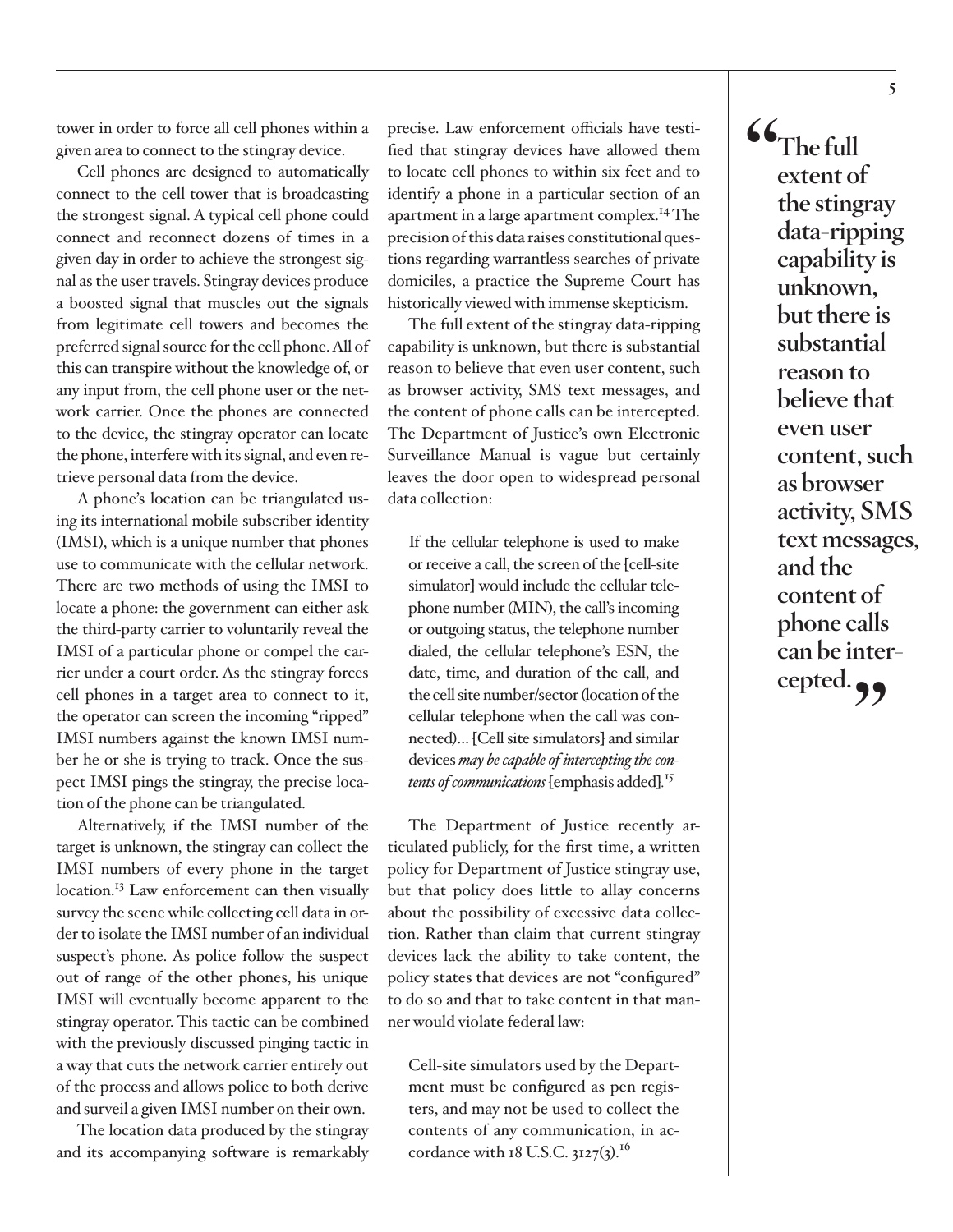**"Stingray devices are capable of collecting a tremendous amount of personal data, and not just from suspected criminals."**

**6**

The implication is clear: the federal government denies using stingray devices to take user content in the domestic law enforcement context, but nothing in the Department of Justice policy refutes that the devices indeed possess such a capability.

Even insofar as the policy requires the use of warrants and forbids the collection and retention of private data, it is only administrative guidance rather than statutory law. Further, as the Department of Justice policy applies only to the federal agencies under the jurisdiction of the Department of Justice, there remains a substantial danger that other federal, state, and local law enforcement agencies do not impose similar restraints.<sup>17</sup>

Stingray devices are capable of collecting a tremendous amount of personal data, and not just from suspected criminals. The stingray device doesn't discriminate between target cell phones and other phones in the area. It can interfere with signals, record telephony metadata, pinpoint locations, and potentially intercept the content of calls and text messages. Despite this intrusive capability, many jurisdictions have no publicly available policy guidelines at all, due in large part to the way stingrays came into the possession of domestic law enforcement agencies in the first place.

# DOMESTICATION OF STINGRAY SURVEILLANCE

The cell-site simulators used by law enforcement are primarily manufactured by the Florida-based Harris Corporation. Originally used exclusively by the federal government, the proliferation of cell-simulator software for purely state and local law enforcement use has rapidly accelerated.<sup>18</sup>

The technology is currently in use by the Federal Bureau of Investigation; the Bureau of Alcohol, Tobacco, Firearms, and Explosives (ATF); the Department of Homeland Security (DHS); Immigrations and Customs Enforcement (ICE); the U.S. Marshals Service; and the Drug Enforcement Administration; as well as the Army, Navy, Marine Corps, National Guard,

and the National Security Agency. Even the Internal Revenue Service possesses stingray devices.19 Freedom of Information Act (FOIA) requests, along with litigation and media investigation, have revealed state or local law enforcement use of the technology in 23 states and the District of Columbia as of October 2016.<sup>20</sup>

By 2010 the Harris Corporation had entered into negotiations with the Federal Communications Commission (FCC), which regulates the sale and use of all radio-emitting devices, to begin licensing stingray equipment to state and local law enforcement.<sup>21</sup> Harris requested, and the FCC assented to, a provision of the licensing agreement that would require law enforcement agencies that wish to employ stingray devices to coordinate their acquisition and use with the FBI $^{22}$ 

In exercising its coordination authority, the FBI requires state and local law enforcement agencies to accept a comprehensive nondisclosure agreement before being allowed to acquire stingray devices. Law enforcement officials have interpreted the nondisclosure agreement as preventing even the disclosure of the agreement itself, and until recently, lawyers and civil libertarians could only speculate about its terms.

However, in March 2015, a Supreme Court of New York<sup>23</sup> ruling in favor of the New York Civil Liberties Union against the Erie County Sheriff's Office finally led to the disclosure of an unredacted copy of the FBI's coordination agreement.<sup>24</sup> The Erie County agreement imposes 11 conditions on the agency's use of stingray devices, on issues ranging from training requirements to a mandate that agencies keep the devices secret from public information requests.

The most remarkable of these provisions grants the FBI plenary power to compel state and local authorities to drop criminal cases, regardless of the severity of the offense, if the secrecy of the stingray device would be compromised by moving forward with the prosecution. The provision also bars law enforcement agencies and prosecutors from disclosing any revealing information about the devices at any stage of criminal or civil proceedings.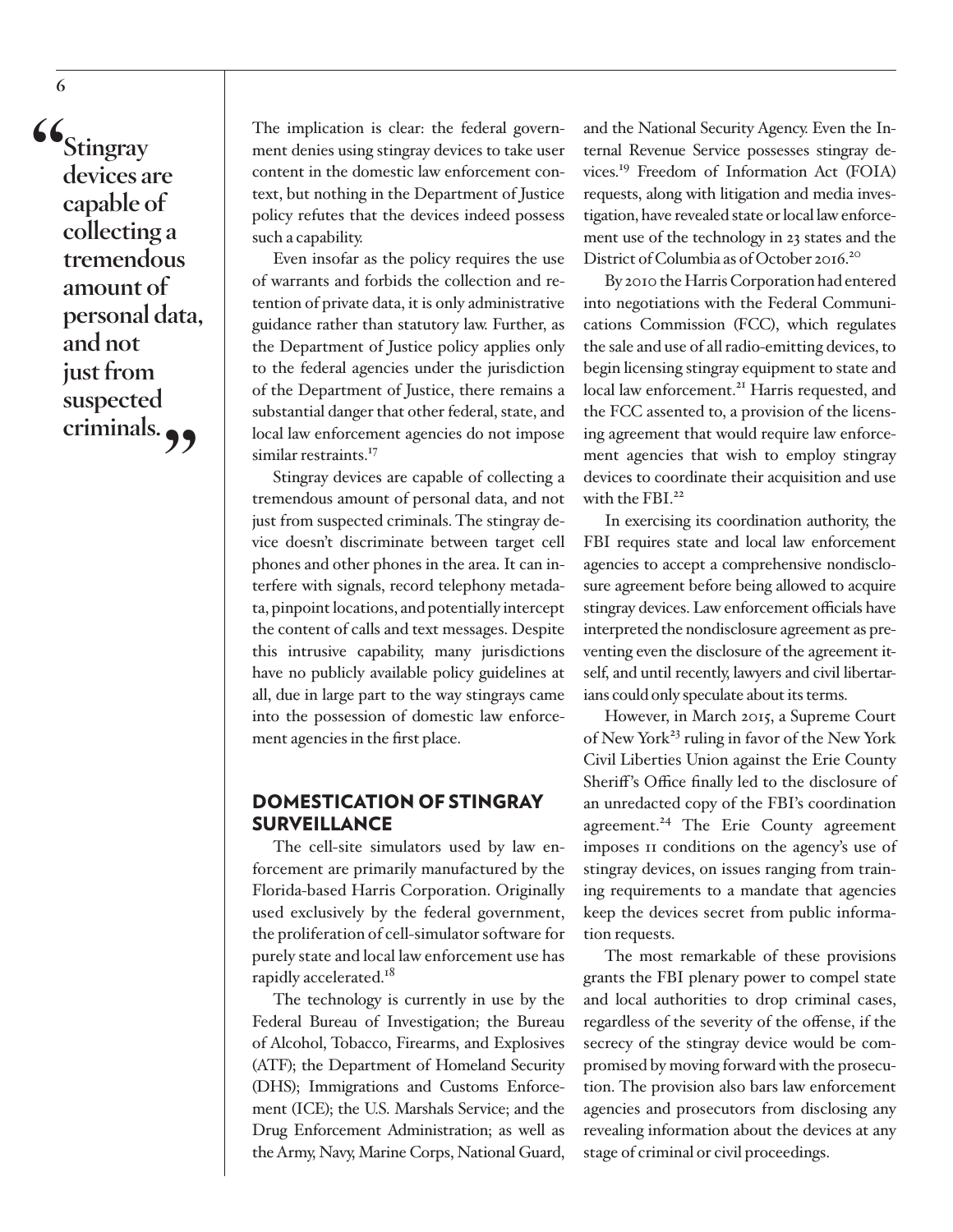The "drop prosecution" condition of the FBI nondisclosure agreement with Erie County reads in full:

In addition, the Erie County Sheriff's Office will, at the request of the FBI, seek dismissal of the case in lieu of using or providing, or allowing others to use or provide, any information concerning the Harris Corporation wireless collection equipment/technology, its associated software, operating manuals, and any related documentation (beyond the evidentiary results obtained through the use of the equipment/technology), if using or providing such information would potentially or actually compromise the equipment/technology. This point supposes that the agency has some control or influence over the prosecutorial process. Where such is not the case, or is limited so as to be inconsequential, it is the FBI's expectation that the law enforcement agency identify the applicable prosecuting agency, or agencies, for inclusion in this agreement.<sup>25</sup>

#### The "no information" provision states:

The Erie County Sheriff's Office shall not, in any civil or criminal proceeding, use or provide any information concerning the Harris Corporation wireless collection equipment/technology [. . .] including, but not limited to, during pre-trial matters, in search warrants and related affidavits, in discovery, in response to court ordered disclosure, in other affidavits, in grand jury hearings, in the State's case-in-chief, rebuttal, or on appeal, or in the testimony in any phase of civil of criminal trial, without the prior written approval of the FBI.26

In other words, if defense attorneys ask the right questions, they can force the prosecution to choose between dropping the case (or at least the evidence gleaned from the use of a stingray) and violating the terms of the nondisclosure agreement and risking the ire of the federal government.

This situation is not hypothetical. Evidence from numerous jurisdictions shows state and local prosecutors doing precisely what the nondisclosure agreement ostensibly demands: dropping evidence or even entire prosecutions against criminal suspects when their defense attorneys suspect that stingrays were used in the investigations of their clients and demand to see the devices in court.

Shortly after the unredacted nondisclosure terms were revealed, the FBI issued a statement denying that it had ever invoked the authority to compel prosecutors or police to refuse to participate in prosecutions built upon stingray evidence.<sup>27</sup> The statement did not, however, disclose whether or how often the FBI has authorized disclosure of stingray data to courts or defendants pursuant to the "no information" clause of the agreement. The FCC, for its part, has denied any responsibility for both the terms of the FBI's nondisclosure agreement and the requirement that state and local law enforcement agencies agree to it in the first place.<sup>28</sup> Notwithstanding these statements, state and local law enforcement agencies around the country have, rightly or wrongly, interpreted the agreement to mean that they are not allowed to disclose the nature of stingray surveillance devices to courts or defense attorneys.

Over time, stingrays have moved from military and national security tools to routine law enforcement devices. National security and military agencies may occasionally have a need for such extensive secrecy mandates, but what justifications can state and local police agencies offer to defend material omissions to judges, attorneys, criminal defendants, and the public at large?

# JUSTIFICATIONS FOR STINGRAY USE

Law enforcement agencies have offered a variety of justifications for stingray use and for the lack of transparency accompanying it. The primary justification for stingray use is that cellsite simulator surveillance is a powerful tool

**"National security and military agencies may occasionally have a need for such extensive secrecy mandates, but what justifications can state and local police agencies offer to defend material omissions to judges, attorneys, criminal defendants, and the public at large?"**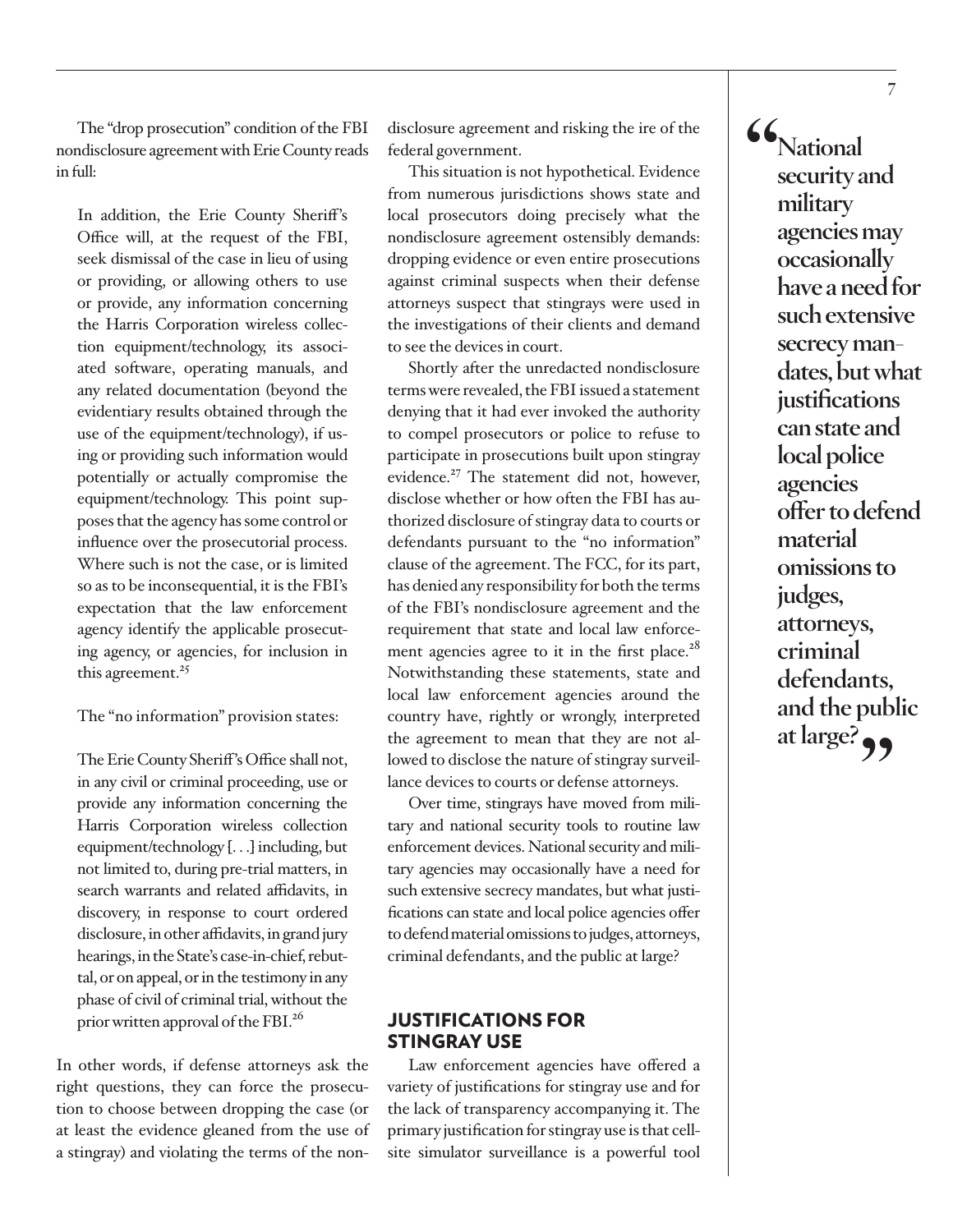**"In Baltimore, stingray devices have been used, by one detective's estimate, more than 4,300 times in routine law enforcement activities in the city."**

for law enforcement, and of this, there is little doubt. Stingrays have been deployed in thousands of investigations around the country and have helped to locate violent suspects accused of heinous crimes.

The ability to surreptitiously track a suspect's movements in real time, to locate a suspect within a specific room of a larger building, or to identify a suspect in a large crowd is of obvious value to law enforcement.<sup>29</sup> Insofar as government officials have disclosed information—often at the order of a court—regarding stingray use, it's clear that many criminal investigations have been in some way assisted by the use of cell-simulator technology.

But whether stingray technology is a valuable asset for law enforcement isn't the end of the inquiry. Investigative ease is not the sole element to consider. The U.S. Constitution restricts the ability of the government to perform unreasonable searches and seizures. The Fourth Amendment's warrant requirement makes it clear that investigative power must be balanced against an individual's right to be secure in his person and property. Separation of powers and checks and balances frustrate government efficiency in order to prevent abuse.

In order to assess the stated justifications for stingray use and secrecy, the utility to law enforcement must be weighed against established legal principles, such as privacy rights, the separation of powers, and due process. The efficiency of law enforcement is only a legitimate interest insofar as law enforcement stays within the bounds of the Constitution.

The two most commonly asserted justifications for stingray use and secrecy relate to the War on Terror and the War on Drugs. Law enforcement advocates of stingray devices consider the ability to surreptitiously track the cell phones of drug traffickers and wouldbe terrorists an essential tool for maintaining drug prohibition and combating terrorism.

The argument in support of the secrecy surrounding stingrays builds upon the same foundation. If terrorists and drug runners get wind of what stingrays are and how they operate, as the argument goes, then suspects will be able

to neutralize the surveillance by changing their behavior.30

Law enforcement officials often refer to the War on Terror in their efforts to procure stingray devices. Indeed, much of the funding for these devices comes to state and local law enforcement through federal homeland security and defense grants, such as the Urban Areas Security Initiative (UASI).<sup>31</sup> Competition for this grant money invariably skews law enforcement priorities away from investigating and preventing typical crimes and toward national security functions. By signing onto these federal initiatives, state and local police are essentially pledging to take on federal law enforcement responsibilities in exchange for being allowed to acquire federal resources.

For instance, in their application for stingray equipment in 2006, officials from the Michigan State Police stated that the technology would be vital in allowing "the State to track the physical location of a suspected terrorist who is using wireless communications as part of their communication."32 In Tacoma, Washington, the police cited the threat of improvised explosive devices (IEDs) in their application for the technology.33 Perhaps needless to say, in the time since the grant was approved, there is no evidence that stingray surveillance has been used to avert improvised explosive device attacks in Tacoma.

While police departments have been reluctant to reveal details about their use of stingray devices unless forced to by court orders, the data thus far suggests that cases–such as the ones in Michigan and Tacoma, Washington–represent a trend. Departments around the country cite terrorism to justify the grant money and the licensing of the equipment but ultimately use the devices for nonterrorism purposes. In Baltimore, stingray devices have been used, by one detective's estimate, more than 4,300 times in routine law enforcement activities in the city.<sup>34</sup> A Freedom of Information Act release from the Tallahassee Police Department shows hundreds of routine uses, without a single terrorism investigation.<sup>35</sup>

When government officials attempt to jus-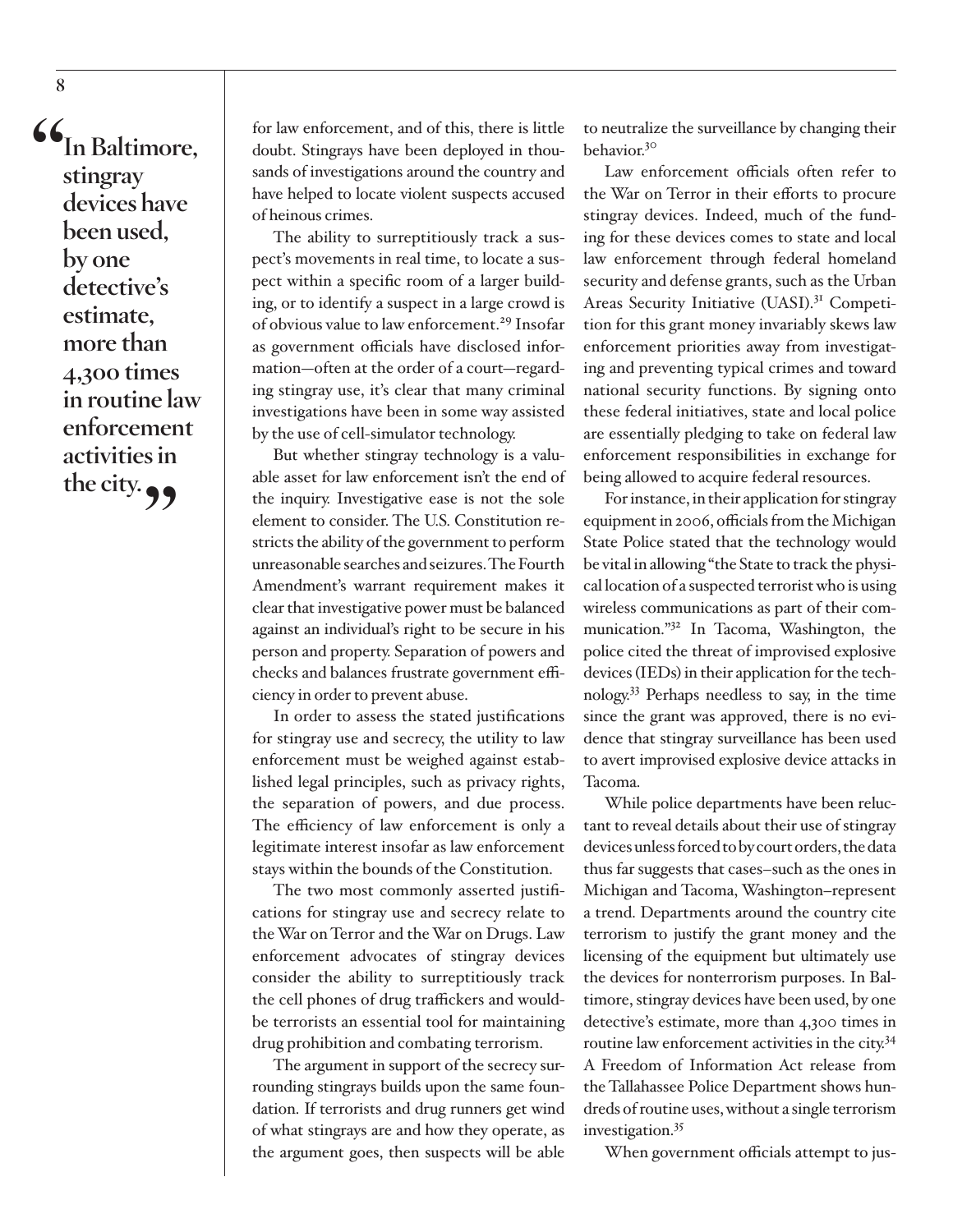tify the acquisition of military-grade equipment, appeals to bizarre and outlandish threats are common, but occasionally officials are candid about their motivations. When Keene, New Hampshire, applied to the federal government for funding for a BearCat tactical vehicle by citing a terrorist threat to the annual town pumpkin festival, one city council member allowed:

Our application talked about the danger of domestic terrorism, but that's just something you put in the grant application to get the money. What red-blooded American cop isn't going to be excited about getting a toy like this? That's what it comes down to.36

Terrorist attacks are simply not that common, generating few opportunities for police to deploy stingrays in terrorism investigations.37 Or perhaps terrorists, like drug traffickers before them, long ago concluded that cell phones were a potential surveillance liability and altered their communications. Regardless, the fact is that there is little evidence at the state or local level that stingray surveillance is being used to further the government's interest in combating terrorism.

But even if it could be shown that stingray devices were being used by state and local law enforcement to combat terrorism, the secrecy regime could not be justified.

Whatever tactical advantage the government gained by hiding the use and capabilities of cell-site simulators in years past has been eroded by years of compelled revelations as a result of FOIA requests and court proceedings. Even if we assume that keeping these capabilities secret at one time justified a regime of immense secrecy, the secret is out now.38 While it is conceivable that less sophisticated would-be terrorists are not keeping tabs on law enforcement's technological capabilities, the types of highly sophisticated terror and drug organizations about whom the FBI's nondisclosure agreement worries will have learned what they need to by now.

## FEDERALISM AND SEPARATION OF POWERS

When federal–state partnerships preclude executive officers of state and local agencies from informing judges, legislators, or the general public about their capabilities (or even the fact that they've partnered with the federal government in the first place), separation of powers questions arise. These questions are especially acute in jurisdictions where the stingray equipment was purchased through federal security grant programs or using funds taken from private individuals through civil asset forfeiture.39 In such cases, it's entirely possible that the legislature is never consulted at all, as no local appropriation is necessary. When state and local law enforcement agencies depend on federal funding for their equipment and cut their local legislatures and courts out of the process, state and local control of law enforcement is threatened.<sup>40</sup>

Similarly, insofar as the FBI's nondisclosure agreement prohibits law enforcement agents and prosecutors from disclosing stingray uses or evidence to judges, or from accurately describing the devices in applications for warrants or pen/trap orders, the role of the judiciary in overseeing and ensuring constitutional compliance by law enforcement has been seriously compromised.

Perhaps most importantly, the secrecy around these devices and the surreptitious means utilized by law enforcement to deploy them are having a deleterious effect on the criminal justice system. When judges find out that they've been misled into authorizing cell-site simulators, or when prosecutors are pressured to drop charges or dismiss evidence rather than reveal stingray use, entire criminal cases fall apart.<sup>41</sup> Dangerous criminals are put back on the street or given overly favorable plea bargains by prosecutors merely to protect an increasingly ill-kept secret, and to defend a law enforcement tactic that serves as an endaround traditional due process and separation of powers barriers. The traditional institutions keeping the abuse of such tools in check have been sidelined, and actual prosecutions of **"'Our application talked about the danger of domestic terrorism, but that's just something you put in the grant application to get the money.' — Keene, New Hampshire, city councilor"**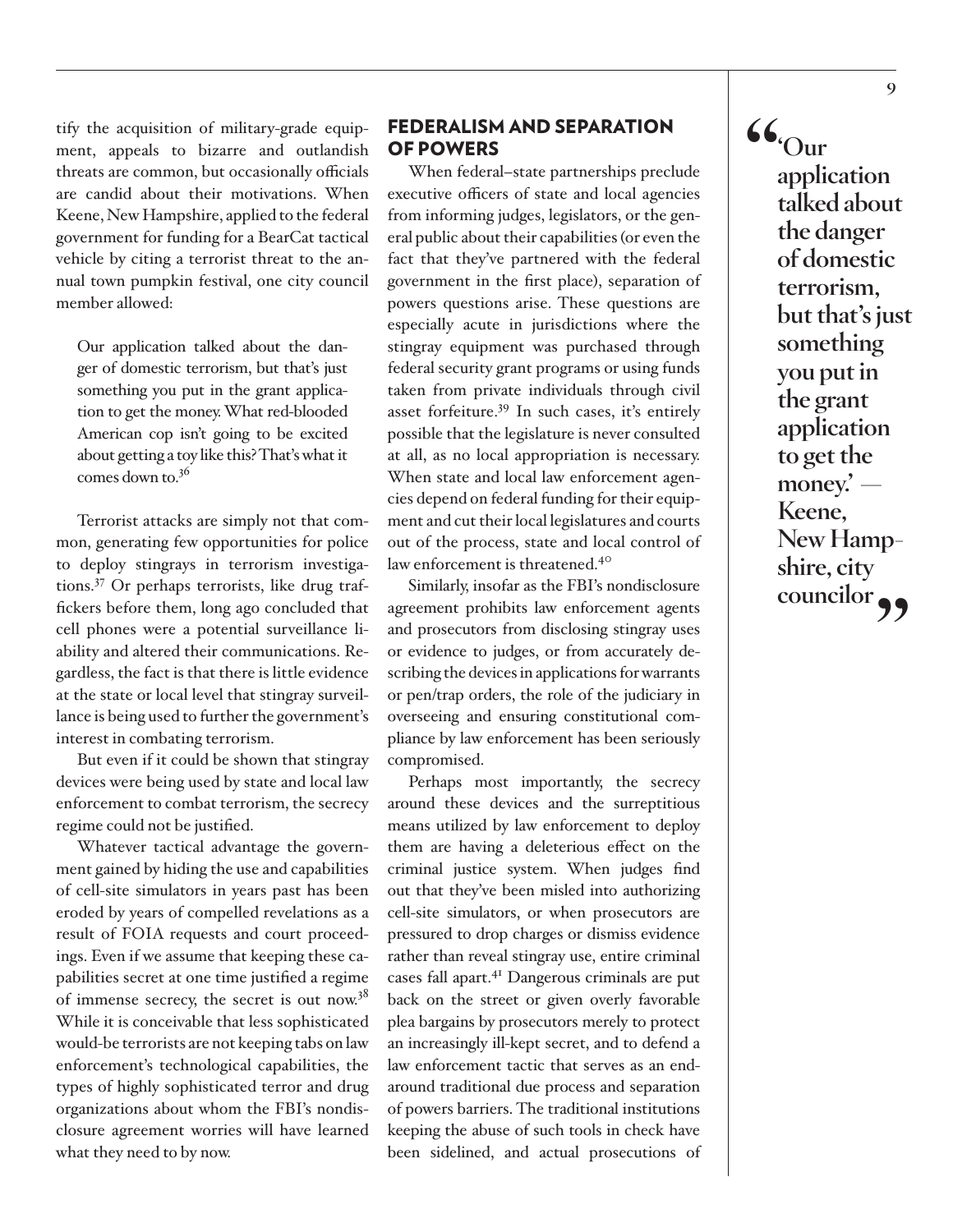**"The complete lack of transparency regarding government use of stingray technology guarantees that bad actors are not being held accountable and that guidelines, where they exist at all, are not always being**  followed.<sub>??</sub>

criminals have been abandoned in the name of pursuing a hypothetical enemy.

The FBI has also encouraged constitutionally dubious practices at the state and local level. In April 2016, a government watchdog organization in Oklahoma revealed an agreement between the FBI and the Oklahoma City Police Department for the acquisition of a stingray device.42 The FBI memo explains that, due to exigent circumstances, the use of a full nondisclosure agreement would be inappropriate and that the memo would serve in that capacity instead.

One provision of the memo states:

Information obtained through use of the equipment is FOR LEAD PURPOSES ONLY, and may not be used as primary evidence in any affidavits, hearings or trials. This equipment provides general location information about a cellular device, and your agency understands it is required to use additional and independent investigative means and methods, such as historical cellular analysis, that would be admissible at trial to corroborate information concerning the location of the target obtained through use of this equipment.<sup>43</sup>

This technique, known as parallel construction, allows law enforcement to obscure evidence sources to prevent their disclosure in court.<sup>44</sup> The tactic is used to protect the identities of confidential informants, but it can also be used to hide evidence from judges or defendants.

When utilizing parallel construction, law enforcement uses some surreptitious and, perhaps, constitutionally dubious tactics to generate a piece of evidence. In order to obscure the source of that evidence, police will use the new information as a lead to gather information from which they construct a case that appears to have been cracked using routine police work. The police then represent to the court and to the defendant that the routine tactics led to the break in the case. The secret evidence or technique is not revealed.

While legislatures and courts have been unable to provide oversight or accountability due to the secrecy of law enforcement and the federal government, the stingray-utilizing agencies themselves have in many cases done next to nothing to ensure the appropriate and constitutional use of these devices.

## A LACK OF ACCOUNTABILITY

The complete lack of transparency regarding government use of stingray technology guarantees that bad actors are not being held accountable and that guidelines, where they exist at all, are not always being followed.

The federal government does not reveal which departments own or lease the devices; which departments are actively deploying them and how often; what, if any, guidelines govern them; or what mechanisms, if any, are in place to ensure the devices are used properly. Even if guidelines were to be put in place, the lack of transparency with which these devices have been used suggests a dire need for strict and independently enforced accountability mechanisms.

In October 2015, following several remarkable revelations regarding stingray surveillance, both the Department of Homeland Security and the Department of Justice publicly outlined their stingray policies for the first time.

The policies include a requirement that federal law enforcement officials seek warrants for stingray use except under certain exigent circumstances, a requirement that data be disposed of routinely and when it is no longer needed for a specific investigation, and a requirement that government agencies be open with courts about the use of the technology in criminal investigations.45

It is important to note, however, that while these policies represent a step toward transparency on the part of the federal government, they are merely internal administrative policies. They do not carry the force of law, and enforcement of these guidelines is left entirely up to the executive agencies deploying the devices.

These guidelines also appear to apply only to devices being used by the federal government and have no bearing on the use of stingray devices that are in the hands of state and local

**10**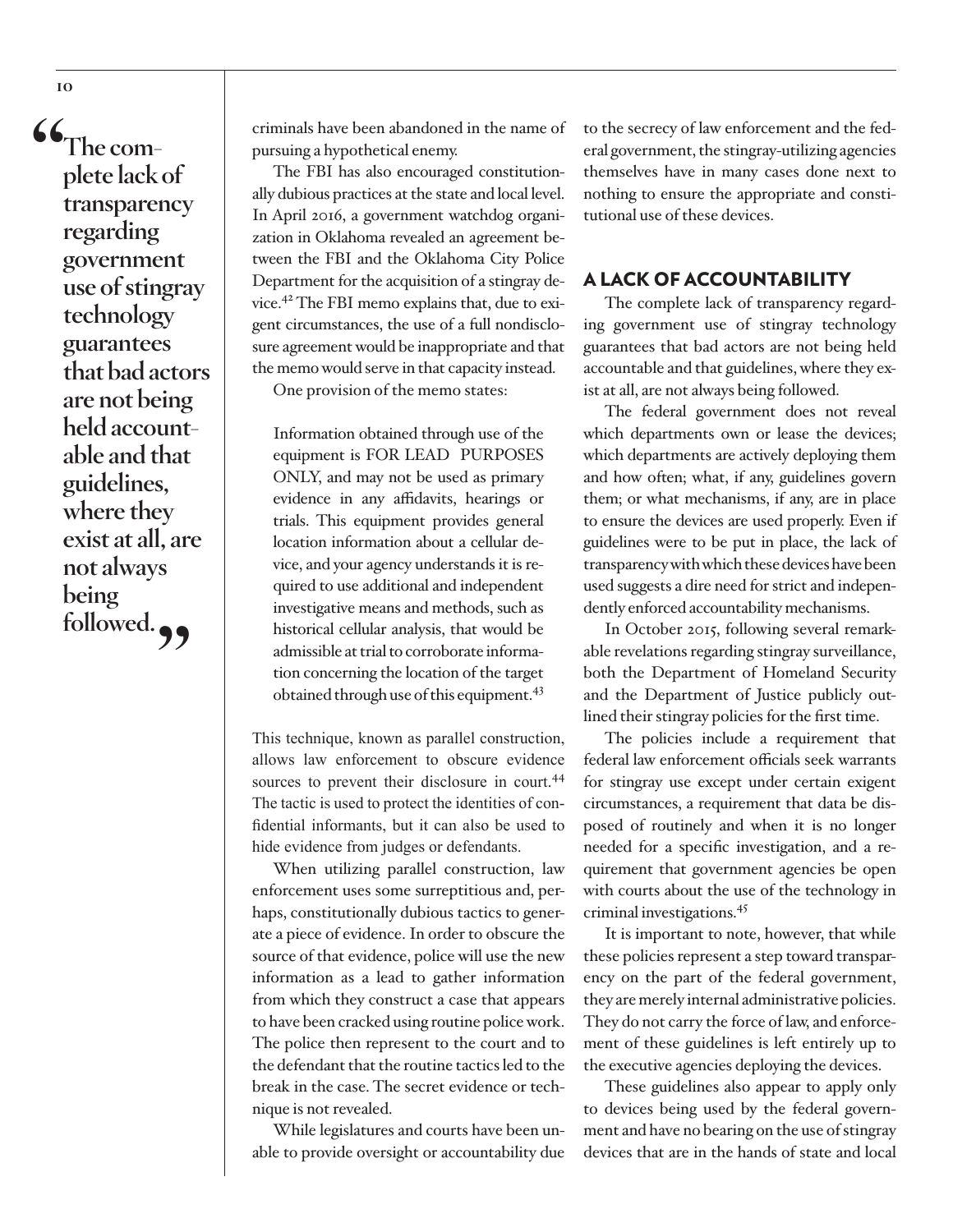police, who remain free to set up their own guidelines and accountability policies.

Without a full accounting of the capabilities of stingray devices and public acknowledgment of their use by each law enforcement agency, any hope of imbuing the process with accountability for misuse is fleeting. A reliance on executive agency self-policing and the assurances of police agencies that they are not abusing their technology is inadequate protection in lieu of constitutional safeguards. The judicial and legislative branches, tasked by our system with checking the power of the executive branch, have important roles to play in limiting the abuses of stingray surveillance and thus far have failed to do so.

# LEGAL STATUS OF WARRANTLESS STINGRAY SURVEILLANCE

Understanding the issues raised by warrantless stingray surveillance requires some background on the Supreme Court precedents that inform our current Fourth Amendment jurisprudence.

In the 1967 case *Katz v. United States*, the Supreme Court ruled that a police wiretap of a phone booth was a search within the meaning of the Fourth Amendment and required a warrant because of the attempt of the defendant to keep the conversation private.<sup>46</sup> Justice Harlan, in a concurring opinion, laid out his understanding of the court's ruling and included a reasonable expectation of privacy test, which has since become the standard test in Fourth Amendment privacy jurisprudence.

Roughly a decade later, in *United States v. Miller*47 and *Smith v. Maryland*, 48 the Court articulated what has come to be known as the third-party doctrine. Under third-party doctrine analysis, the expectation of privacy disappears where the individual voluntarily conveys information to third parties. But *Miller* and *Smith*  involved microfilms of bank deposits and a list of dialed phone numbers, respectively. In the modern context, the third-party doctrine can, as the government argues, be applied much more broadly, as almost all of the data emanating from cell-phones and other Web-connected mobile

devices is constantly being sent to third-party service providers. With so much of our daily activity being sent to third-party Internet and telephone service providers, the level of constitutional protection afforded to such data becomes a much more significant question than it was decades ago.

By the early 2000s, the Supreme Court was wrestling with advances in police technology that allowed officers to peer through walls and into the privacy of the home. In 2001, the Court decided *Kyllo v. United States*, in which agents from the Department of the Interior utilized infrared heat imagers to look inside a private home in search of the hallmark heat signatures of a marijuana-growing operation.49 The Court ruled that using "sense-enhancing technology" to peer into private homes was a search within the meaning of the Fourth Amendment and therefore required a warrant based upon probable cause.

A decade later, some members of the Court had begun to question the applicability of the expectation of privacy test in light of modern technology. In 2012 the Supreme Court decided U.S. v. Jones.<sup>50</sup> Police and FBI agents, without a warrant, snuck onto Jones's property and placed a global positioning system (GPS) tracker on his car. The Court ruled that the physical trespass onto Jones's property represented a search. Perhaps the most notable aspect of the *Jones* case was the concurring opinion by Justice Sonia Sotomayor, who finally raised the specter of rethinking the expectation of privacy test and doing away with the third-party doctrine:

More fundamentally, it may be necessary to reconsider the premise that an individual has no reasonable expectation of privacy in information voluntarily disclosed to third parties. This approach is ill suited to the digital age, in which people reveal a great deal of information about themselves to third parties in the course of carrying out mundane tasks. People disclose the phone numbers that they dial or text to their cellular providers; the URLs that they visit and the e-mail

**"The judicial and legislative branches, tasked by our system with checking the power of the executive branch, have important roles to play in limiting the abuses of stingray surveillance and thus far have failed to do so."**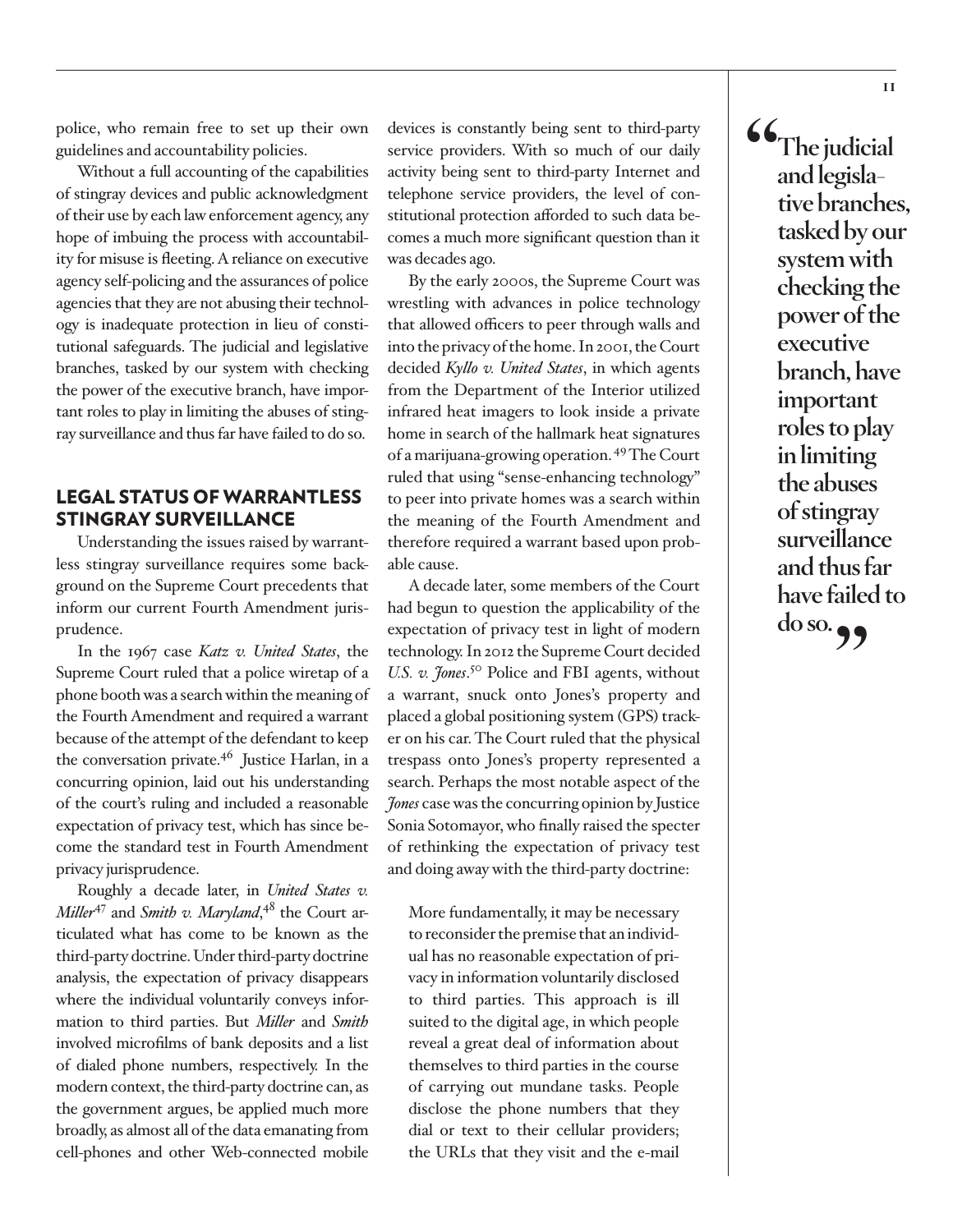**"How many criminal suspects are going to turn down a favorable plea deal just to have their Fourth Amendment rights analyzed by a judge who could send them to**  prison?

addresses with which they correspond to their Internet service providers; and the books, groceries, and medications they purchase to online retailers. Perhaps, as JUSTICE ALITO notes, some people may find the "tradeoff" of privacy for convenience "worthwhile," or come to accept this "diminution of privacy" as "inevitable," and perhaps not.

I for one doubt that people would accept without complaint the warrantless disclosure to the Government of a list of every Web site they had visited in the last week, or month, or year. But whatever the societal expectations, they can attain constitutionally protected status only if our Fourth Amendment jurisprudence ceases to treat secrecy as a prerequisite for privacy. I would not assume that all information voluntarily disclosed to some member of the public for a limited purpose is, for that reason alone, disentitled to Fourth Amendment protection.<sup>51</sup>

While Sotomayor's analysis did not receive the support of a Court majority, it at least stands as a signal that some on the Court are ready to revisit an outdated privacy test in light of the centrality of third-party data sharing to virtually every aspect of our private lives in the 21st century.

Chief Justice Roberts, writing for a unanimous court, made a similar observation about the centrality of cell phones to our private lives just two years later in a case called *Riley v. California*:

These cases require us to decide how the search incident to arrest doctrine applies to modern cell phones, which are now such a pervasive and insistent part of daily life that the proverbial visitor from Mars might conclude they were an important feature of human anatomy. A smart phone of the sort taken from Riley was unheard of ten years ago; a significant majority of American adults now own such phones. $5<sup>2</sup>$ 

Federal and state courts have not yet had much opportunity to apply these principles.

That's in large part because the courts have often been competing against a stacked deck when it comes to policing cell-site simulators. Between the explicit provisions of the FBI nondisclosure agreement and federal encouragement to keep relevant information from courts, most judges have not had occasion to analyze the legal issues raised by stingray use.

The FBI wields considerable control over whether a particular case reaches a verdict, and therefore whether it is likely to result in a clear ruling from a judge on the constitutionality of stingray use. Judges have a difficult time assessing the legality of police practices when the cases are routinely removed from court through plea bargains or dropped charges. How many criminal suspects are going to turn down a favorable plea deal just to have their Fourth Amendment rights analyzed by a judge who could send them to prison?

Despite this pervasive secrecy regime, in several criminal cases vigilant defense attorneys who questioned how the police found their clients stumbled onto stingray investigations. What they managed to find suggests a widespread pattern of obfuscation and occasional deceit by the FBI and local law enforcement agencies to obscure their behavior from the courts and from criminal defendants.

In one 2014 Arizona case, the City of Tucson cited both "Harris corporation's legal obligations under federal law and its contractual obligations to the Federal Bureau of Investigation regarding this technology" to attempt to avoid responding to a state freedom of information request.53 The city further asserted that the redactions from the freedom of information response were made at the behest of both Harris Corporation and the FBI, contradicting the FBI's statements that its nondisclosure agreement does not require such secrecy.<sup>54</sup> The city did, however, acknowledge that when using its stingray devices, the Tucson police sought neither warrants nor pen register orders, meaning that the Tucson Police Department was using the technology without judicial authorization or oversight.55

In a 2015 Baltimore case, a criminal defendant received a favorable plea deal after the city re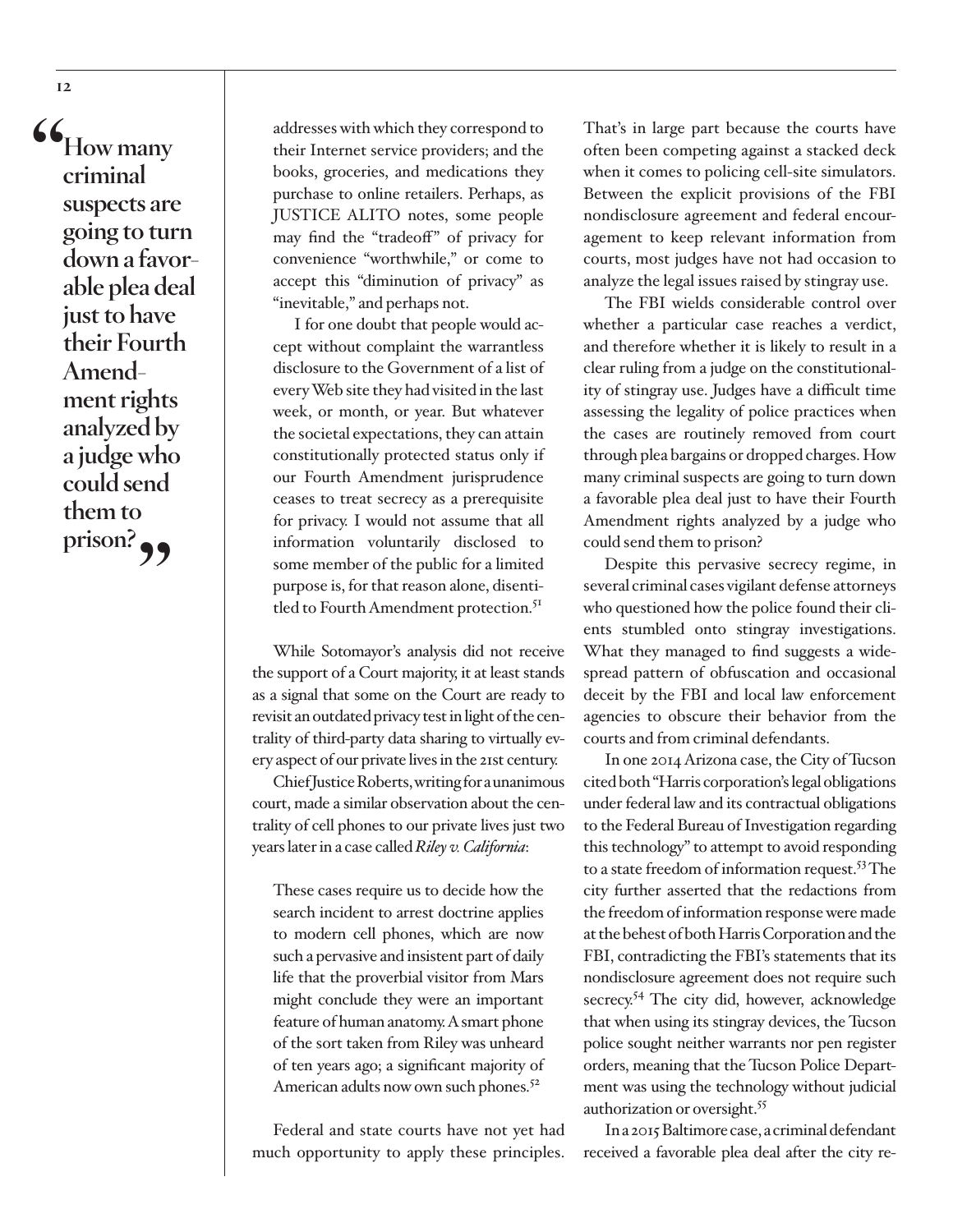fused to disclose stingray material "because the Department of Justice prohibits the access and disclosure of these items." The judge threatened a detective with contempt proceedings after citing the nondisclosure agreement from the stand. "You don't have a non-disclosure agreement with the court," Judge Barry Williams told him.<sup>56</sup>

The cross-examination of a police officer from another Maryland case transcript reveals the position in which judges find themselves in court.

**Judge:** It's a simple question. Why was he stopped? What was the, it was a warrantless arrest. Why was he stopped? That's the question she's asked. He can answer the question. Why did you stop him?

**Police Officer:** This kind of goes into Homeland Security issues, Your Honor.

**Judge:** Okay, if it goes into Homeland Security issues, then the phone doesn't come in. Okay. Step down, thank you. I mean this is simple. *You can't just stop someone and not give me a reason, State, and you know that.* (emphasis added).57

But these revelations only arose in situations where defendants and their lawyers chose to go to trial in the first place and in trials where the defense attorney's suspicions about surreptitious police surveillance paid off. It stands to reason, then, that the vast majority of criminal cases in which stingray evidence is used, like the vast majority of criminal cases generally, are pled out before going to trial and often before defense counsel has an opportunity to raise such questions. In a country where more than 9 out of every 10 criminal defendants waive their right to trial, potentially inadmissible stingray evidence can be used to put pressure on defendants without any risk of being revealed to the court.

In addition to stingray abuses that never make it in front of a judge, police have, sometimes under express federal guidance, willfully misled courts regarding the nature of cell-site simulator technology and the capabilities of stingray devices. $5^8$  Utilizing common terms of art for court orders, police will, for instance, refer to "confidential informants," or "data from telephone service providers" to justify applications for pen registers or warrants. These terms have traditional meanings in the legal system that convey none of the novelty or magnitude of stingray surveillance. Judges, in other words, are sometimes authorizing stingray devices without knowing it.<sup>59</sup> This deception makes it extremely difficult for judges to function in an oversight role when it comes to stingray use.

The problem has become so pervasive that defense attorney organizations are now offering explicit guidance to defense lawyers in order to ferret out stingray uses by police in criminal proceedings.<sup>60</sup>

The consequence of the secrecy, especially the dropping of evidence or entire cases when called out on questionable stingray use, is a general dearth of case law on the constitutional issues that stingrays present. As more has been revealed and the breadth of stingray use has become more widely known, it is fair to anticipate that the amount of judicial analysis will increase.

A few courts have been able to weigh in on the constitutional implications of warrantless stingray use already. In 2013 a federal district court in Arizona upheld the use of a stingray device in a tax fraud prosecution against a defendant on the grounds that the police were sufficiently descriptive in their warrant application to satisfy Fourth Amendment requirements.<sup>61</sup> Another federal district court, this time in Maryland, found that stingrays relied only on information that had been voluntarily conveyed to third parties and thus did not constitute a search within the meaning of the Fourth Amendment.<sup>62</sup>

At least one state-level appellate court has disagreed with those federal rulings. In an opinion released in March 2016, the Court of Special Appeals of Maryland held that using a stingray to locate a phone inside a home constitutes a search within the meaning of the Fourth Amendment and requires a warrant.<sup>63</sup>

In that case, defendant Kerron Andrews was suspected of shooting three people. Police **"In a country where more than 9 out of every 10 criminal defendants waive their right to trial, potentially inadmissible stingray evidence can be used to put pressure on defendants without any risk of being revealed to the court."**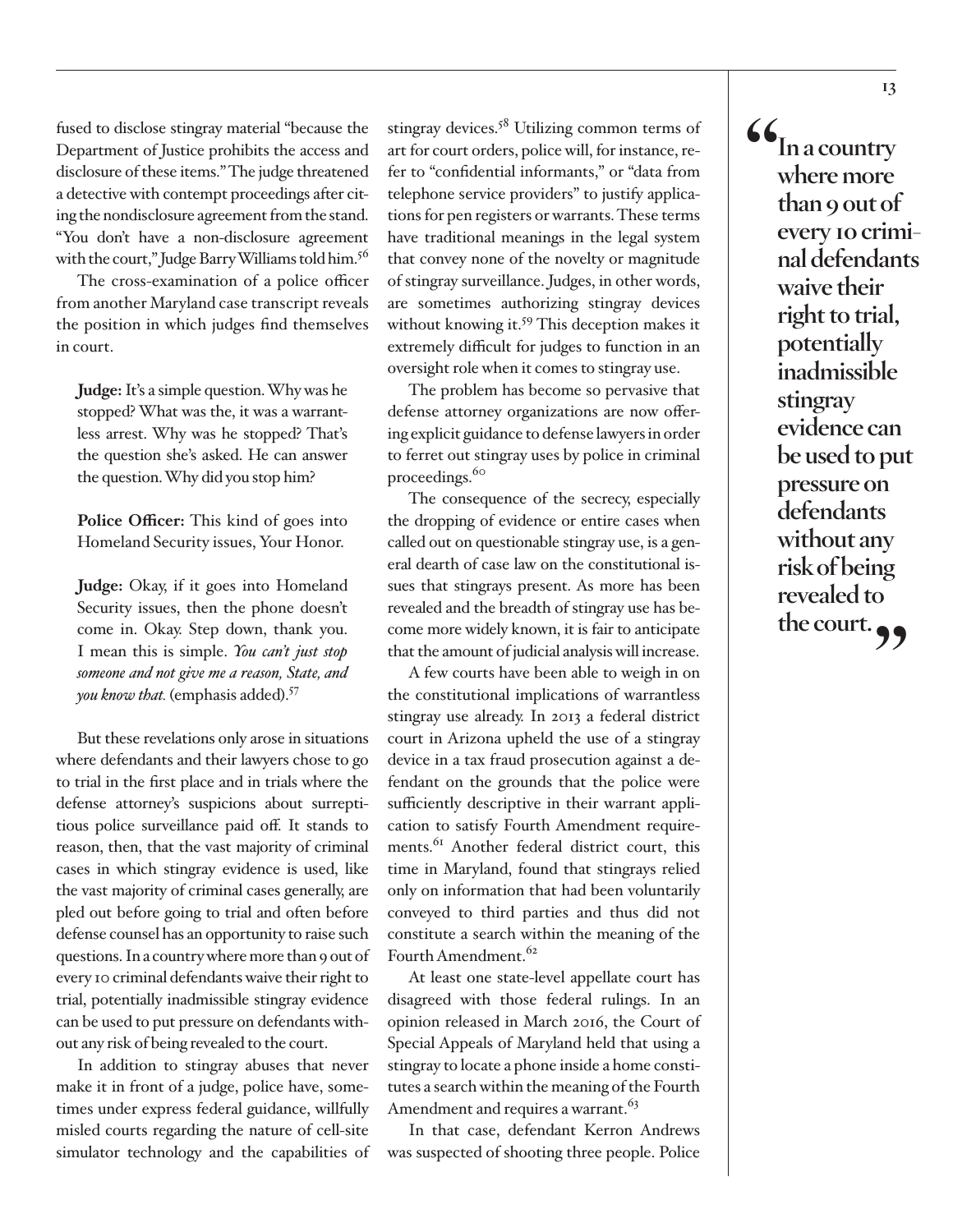**"Legislators have an obligation to protect their citizens' privacy, and they don't need to wait for the courts to do that job**  for them.  $\rightarrow$ 

sought and received a court order to use a pen/ trap device to surveil Andrews' phone. The police, however, actually deployed a cell-site simulator—in this case a newer-generation device with the trade name HailStorm—in order to track the physical location of Andrews' phone in real time. The police were able to track Andrews to a specific home in Baltimore.

Citing *Kyllo*, the court held that the use of a cell-site simulator to track a person's location inside a home violates a person's reasonable expectation of privacy. The court also held that the data being beamed from a person's phone to a cell tower is not being "voluntarily conveyed," thus the third-party doctrine is inapplicable and the data retains its constitutional protection.

The court also found that police had misled the judge by requesting a pen/trap order without explaining the full capabilities of the device. Insofar as the FBI's nondisclosure agreement contributed to that decision by law enforcement, the court questioned the constitutionality of the agreement itself.

We perceive the State's actions in this case to protect the Hailstorm technology, driven by a nondisclosure agreement to which it bound itself, as detrimental to its position and inimical to the constitutional principles we revere.<sup>64</sup>

The few instances of courts assessing the legality of stingray use have come to different conclusions, citing different precedents, and it could be years before these splits in Fourth Amendment interpretations are resolved.

Even if courts are not ready to do away with the third-party doctrine entirely, the *Kyllo* precedent represents an interesting potential conflict with the third-party line of reasoning in cell phone tracking cases. Indeed, stingrays do collect data from cell phone users, but ostensibly the primary use of that data is to triangulate the precise location of the phone rather than to analyze the content of the data itself. This tracking capability inevitably includes the inside of homes and other areas traditionally considered beyond the reach of warrantless

searches. Any location capable of receiving a cell tower signal is fair game to the stingray and indistinguishable from public areas with little to no expectation of privacy.

Stingray surveillance, then, represents a potential flashpoint between two previously disparate Fourth Amendment doctrines. As the primary purpose of the devices is to track locations through a technique that is obviously not within the traditional sensory suite of a human police officer, it is possible that the Supreme Court would find that the "sense-enhancing technology" precedent of *Kyllo* is the more appropriate analytical framework than the thirdparty doctrine, even if Justice Sotomayor stands alone in her desire to revisit the third-party doctrine itself.

# REMEDIES FOR WARRANTLESS STINGRAY SURVEILLANCE

If judges do take on a more active role in stingray oversight, that by itself may still be insufficient to protect the rights of individuals. Suppression of evidence gained in violation of a person's Fourth Amendment rights is not guaranteed to deter police misconduct, and courts have been hesitant to take more punitive measures against the state or its agents when they fail the existing Fourth Amendment tests.

Legislators have an obligation to protect their citizens' privacy, and, as Justice Alito pointed out in his concurrence in *Riley*, they don't need to wait for the courts to do that job for them:

Many forms of modern technology are making it easier and easier for both government and private entities to amass a wealth of information about the lives of ordinary Americans, and at the same time, many ordinary Americans are choosing to make public much information that was seldom revealed to outsiders just a few decades ago.

In light of these developments, it would be very unfortunate if privacy protection in the 21st century were left pri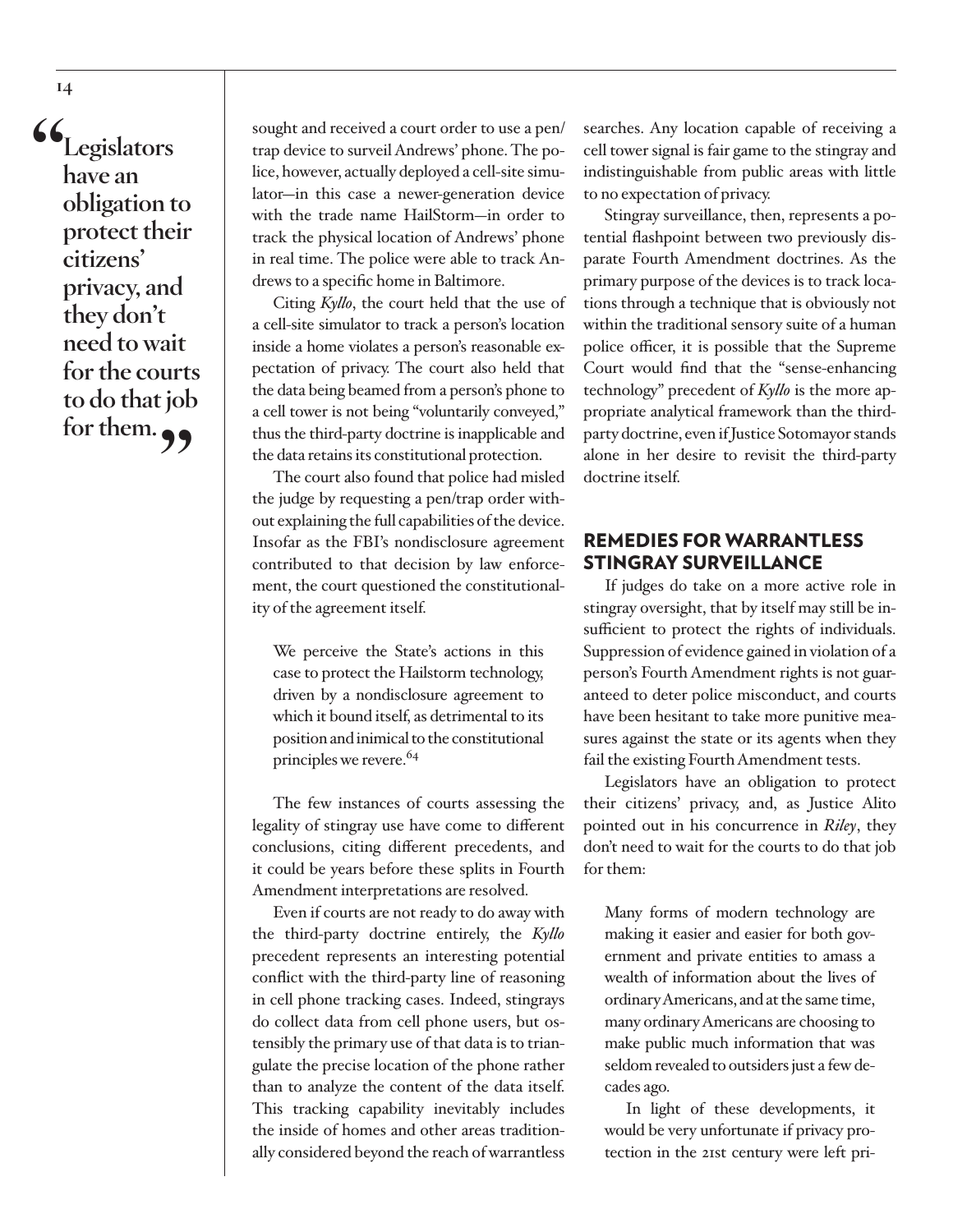marily to the federal courts using the blunt instrument of the Fourth Amendment. Legislatures, elected by the people, are in a better position than we are to assess and respond to the changes that have already occurred and those that almost certainly will take place in the future.<sup>65</sup>

The courts establish a floor that privacy protections cannot fall below, but legislators are free to raise that floor on their own initiative, and there has been some progress on that front.

At the federal level, Rep. Jason Chaffetz (R-UT) has introduced a bill that would make the use of a stingray without a warrant a criminal offence, except in some limited exigent circumstances. The Stingray Protection Act goes well beyond merely suppressing tainted evidence. It would impose criminal liability, up to 10 years' imprisonment, for anyone who improperly deploys a stingray device.<sup>66</sup> The bill has an arduous path to becoming law but clearly demonstrates that years of press and court revelations have put stingray abuse squarely on the agenda of some legislators.

Additionally, several states have taken steps to curb warrantless stingray use. The California state legislature recently passed a bill imposing a warrant requirement on state and local stingray use in California,  $67$  while states such as New York and Missouri are considering similar legislation.<sup>68</sup>

These efforts affirm the traditional constitutional responsibility of state governments for law enforcement. State legislatures have the power to correct many of the problems raised by secretive stingray use, whether through forbidding state and local law enforcement to participate in federal militarization or transfer programs or imposing strict requirements on the use of surveillance devices.

## **CONCLUSION**

Technological advancements in law enforcement are inevitable. The government's ability to surreptitiously monitor the private communications of Americans will develop as quickly as the means of communication themselves. In that sense, it is likely a fool's errand to argue for an outright ban on police use of cell-simulator technology. It's possible to imagine a legitimate role for this technology in law enforcement's arsenal. But the efforts at secrecy, the lack of accountability, and the twisted incentives created by federal meddling in state and local law enforcement beg for reform.

At the executive level, federal and state agencies should be forthright and transparent in their possession and use of stingray surveillance devices, both with the relevant courts and the general public. Even if one accepts the argument that extreme secrecy produced an advantage for law enforcement over terrorists and drug cartels, that advantage has long since evaporated as criminal syndicates have altered their methods and the veil of secrecy has been stripped from the technology.

The FBI should disavow any suggestion that hiding evidence from judges or defendants is a condition of stingray acquisition. It should also cease pressuring prosecutors to drop cases in order to protect the existence and capabilities of cell-site simulators.

At the judicial level, Fourth Amendment jurisprudence governing the privacy protections of cell phone data is in desperate need of Supreme Court analysis. Lower courts seem confused about which analytical framework to apply to stingray cases and how the technology should be assessed within those frameworks. Courts at all levels should reject state secrecy arguments that deny judges and defense teams access to information about stingray capabilities and usage.

State legislative bodies should be wary of federal encroachment into a role traditionally occupied by state and local governments. The use of federal security grants to equip state and local law enforcement, the use of federal nondisclosure agreements to hide the behavior of state and local agents from judicial and legislative oversight, and the inevitable twisting of law enforcement priorities that accompanies such incentive programs are all reasons for caution in allowing agencies to participate in these federal programs. Legislatures should

**"The efforts at secrecy, the lack of accountability, and the twisted incentives created by federal meddling in state and local law enforcement beg for reform."**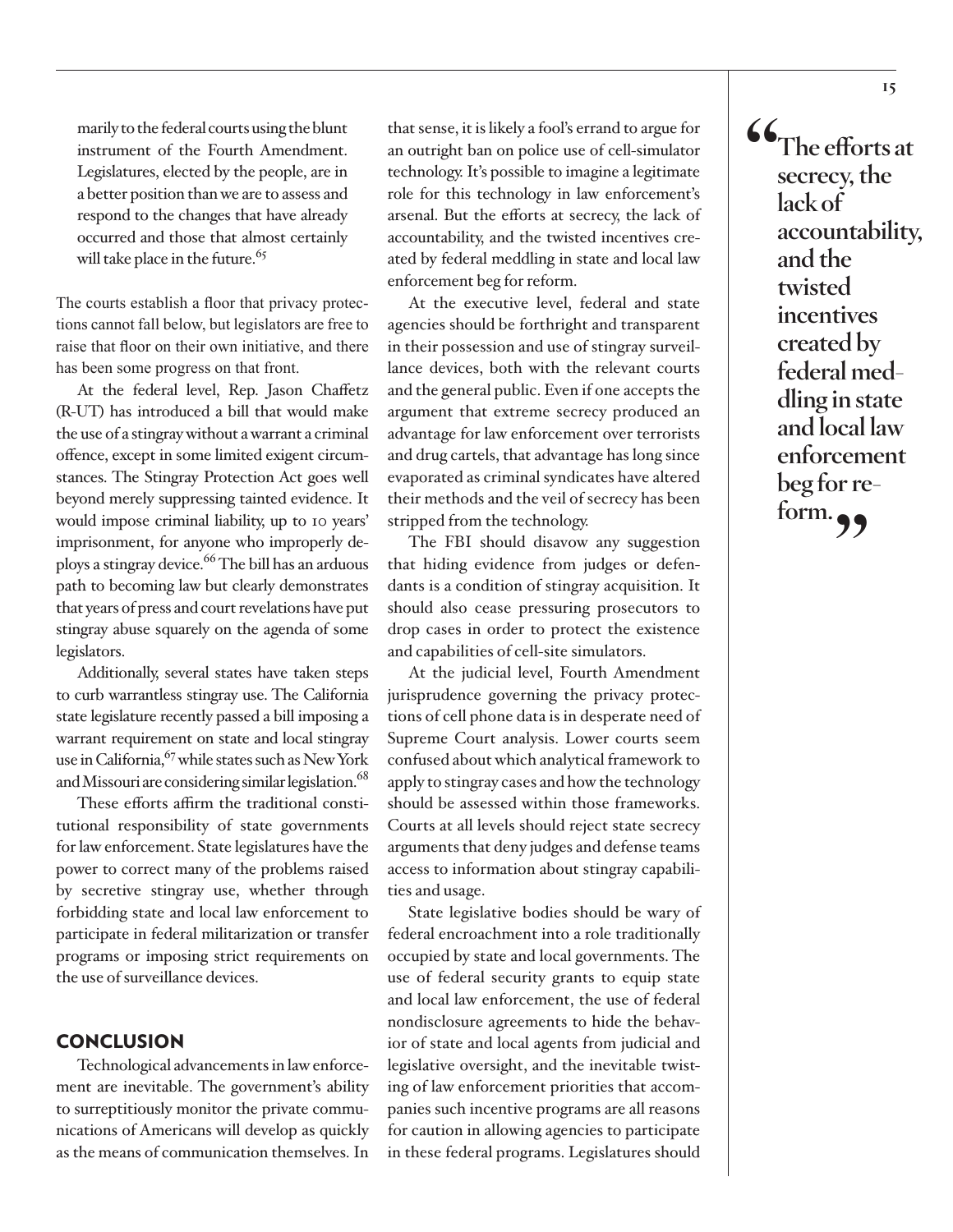require law enforcement agencies to publish stingray policies that detail the circumstances under which stingray use is authorized, to publish data retention guidelines, and to resolve to seek a warrant or a probable cause analogue before deploying stingrays.

Stingray surveillance raises many novel political and legal issues, yet cell phone trackers are only the vanguard. Police technology will continue to become more expansive and powerful, and the longer it takes legislatures and courts to produce a legal framework capable of keeping up with technology and ensuring that constitutional rights are protected, the more threatening the surveillance state will become.

#### **NOTES**

1. The gun turned out to be a BB gun, but for purposes of armed robbery statutes it is treated as a firearm.

2. Ellen Nakashima, "Secrecy around Police Surveillance Equipment Proves a Case's Undoing," *Washington Post*, February 22, 2015, https://www. washingtonpost.com/world/national-security/ secrecy-around-police-surveillance-equipmentproves-a-cases-undoing/2015/02/22/ce72308ab7ac-11e4-aa05-1ce812b3fdd2\_story.html.

3. The term "stingray" is often used as an umbrella term to refer to an entire family of cell phone surveillance devices that may go by other trade names, such as "KingFish," "HailStorm," or "Loggerhead."

4. American Civil Liberties Union, "Stingray Tracking Devices: Who's Got Them?" ACLU. org., https://www.aclu.org/map/stingray-trackingdevices-whos-got-them.

5. American Civil Liberties Union, "War Comes Home: The Excessive Militarization of American Policing," ACLU.org, June 2014, https://www. aclu.org/sites/default/files/assets/jus14-warcome shome-report-web-rel1.pdf, p. 26.

6. Kim Zetter, "U.S. Marshals Seize Cops' Spying Records to Keep Them from the ACLU," *Wired*, June 3, 2014, https://www.wired.com/2014/06/ feds-seize-stingray-documents/.

7. Kim Zetter, "Emails Show Feds Asking Florida Cops to Deceive Judges," *Wired*, June 19, 2014, https://www.wired.com/2014/06/feds-told-copsto-deceive-courts-about-stingray/.

8. U.S. Const. amend. IV.

9. See *Katz v. United States*, 389 U.S. 347 (1967).

10. See *Smith v. Maryland*, 442 U.S. 735 (1979).

11. 18 U.S.C. 3123 describes the relevant legal standards for use of pen registers or trap and trace devices.

12. For more detail on the technical capabilities of Stingray devices, see Stephanie K. Pell and Christopher Soghoian, "Your Secret Stingray's No Secret Anymore: The Vanishing Government Monopoly over Cell Phone Surveillance and Its Impact on National Security and Consumer Privacy," *Harvard Journal of Law & Technology* 28, no. 1 (Fall 2014): 8–19; see also, Sam Biddle, "Long-Secret Stingray Manuals Detail How Police Spy on Phones," *The Intercept*, September 12, 2016, https://theintercept.com/2016/09/12/long-secretstingray-manuals-detail-how-police-can-spy-onphones/.

13. For instance, if law enforcement is using the stingray to monitor a demonstration in which no individual is suspected of any wrongdoing sufficient to justify a pen register, a stingray would allow law enforcement to learn the identity and phone information of the attendees, which could be used to facilitate further surveillance.

14. *United States v. Rigmaiden*, 844 F. Supp.2d 982, 996 (D. Ariz. 2012).

15. Department of Justice Electronic Surveillance Manual (Jan 2, 2008), p. 17.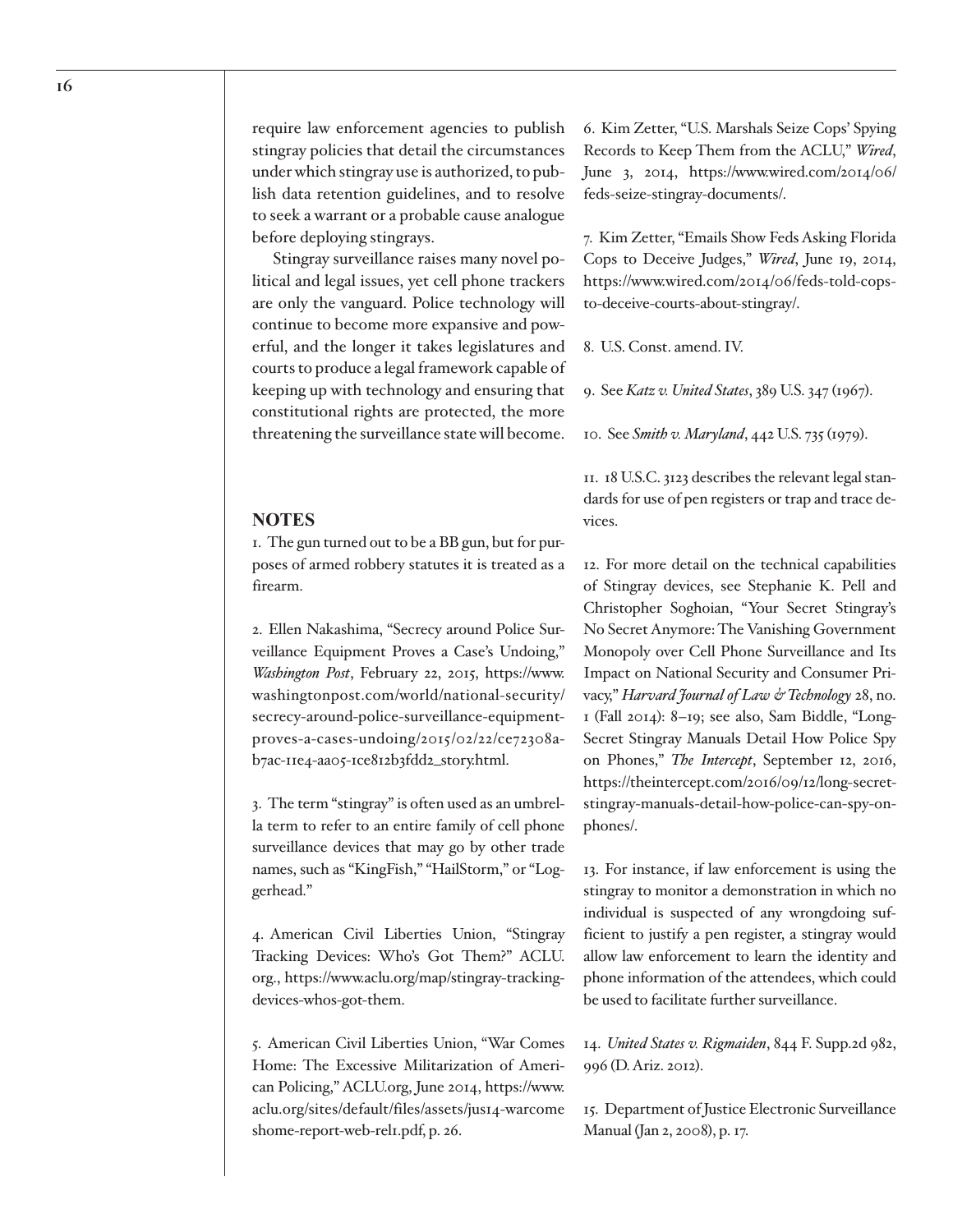16. "Department of Justice Policy Guidance: Use of Cell-Site Simulator Technology," United States Department of Justice, Office of Public Affairs, http://www.justice.gov/opa/file/767321/download.

17. Including the Bureau of Alcohol, Tobacco, Firearms and Explosives (ATF); the Department of Homeland Security (DHS); the Federal Bureau of Investigation (FBI); and the U.S. Marshals Service, but excluding agencies under the Department of Homeland Security, such as the U.S. Immigration and Customs Enforcement (ICE), the U.S. Secret Service, and the Transportation Security Administration (TSA).

18. FBI response to Freedom of Information request by Electronic Privacy Information Center, February 2013, https://epic.org/foia/fbi/stingray/ FBI-FOIA-Release-02072013-OCR.pdf.

19. Nicky Woolf and William Green, "IRS Possessed Stingray Cellphone Surveillance Gear, Documents Reveal," *Guardian* (London), October 26, 2015, http://www.theguardian.com/world/2015/ oct/26/stingray-surveillance-technology-irs-cell phone-tower.

20. American Civil Liberties Union, "Stingray Tracking Devices: Who's Got Them?"

21. Nathan Freed Wessler, "Documents Suggest Maker of Controversial Surveillance Tool Misled the FCC," American Civil Liberties Union, September 17, 2014, https://www.aclu.org/blog/docu ments-suggest-maker-controversial-surveillancetool-misled-fcc?redirect=blog/national-security/ documents-suggest-maker-controversial-surveil lance-tool-misled-fcc.

22. Federal Communications Commission, "Grant of Equipment Authorization to Harris Corporation," March 2, 2012. "(1) The marketing and sale of these devices shall be limited to federal, state, local public safety and law enforcement officials only; and (2) State and local law enforcement agencies must advance coordinate with the FBI the acquisition and use of the equipment authorized under this authorization."

23. A point of clarity: in the New York court system, a supreme court is not the highest court. That distinction belongs to the New York State Court of Appeals.

24. *New York Civil Liberties Union v. Erie County Sheriff 's Office*, State of New York Supreme Court, Index No. 2014/000206, March 17, 2015, http:// www.nyclu.org/files/releases/ErieCoStingray Win\_3.17.15.pdf.

25. Agreement between FBI and Scott R. Patronik, Chief of Erie County Sheriff's Office, June 29, 2012, http://nyclu.org/files/20120629-renondisclsureobligations(Harris-ECSO).pdf.

26. Ibid.

27. Ellen Nakashima, "FBI Clarifies Rules on Secretive Cellphone-Tracking Devices," *Washington Post*, May 14, 2015, https://www.washingtonpost. com/world/national-security/fbi-clarifies-ruleson-secretive-cellphone-tracking-devices/2015/05 /14/655b4696-f914-11e4-a13c-193b1241d51a\_story. html.

28. FCC letter to Phil Mocek of MuckRock News, October 2, 2014, https://www.muckrock.com/news/ archives/2014/oct/08/fcc-fbi-cant-agree-stingraynda/. "We do not require that state and local law enforcement agencies have to complete one or more non-disclosure agreements with the Federal Bureau of Investigation prior to acquisition and/or use of the authorized equipment."

29. See Testimony of Elana Tyrangiel, Principal Deputy Assistant Attorney General at the Department of Justice and Seth M. Stodder of the Department of Homeland Security before House Subcommittee on Interior, October 21, 2015.

30. The concern is explicitly mentioned in the nondisclosure agreement itself, which states that disclosure would empower surveillance targets to "employ countermeasures to avoid detection." Supra, note 24.

31. The efficacy of programs such as the Urban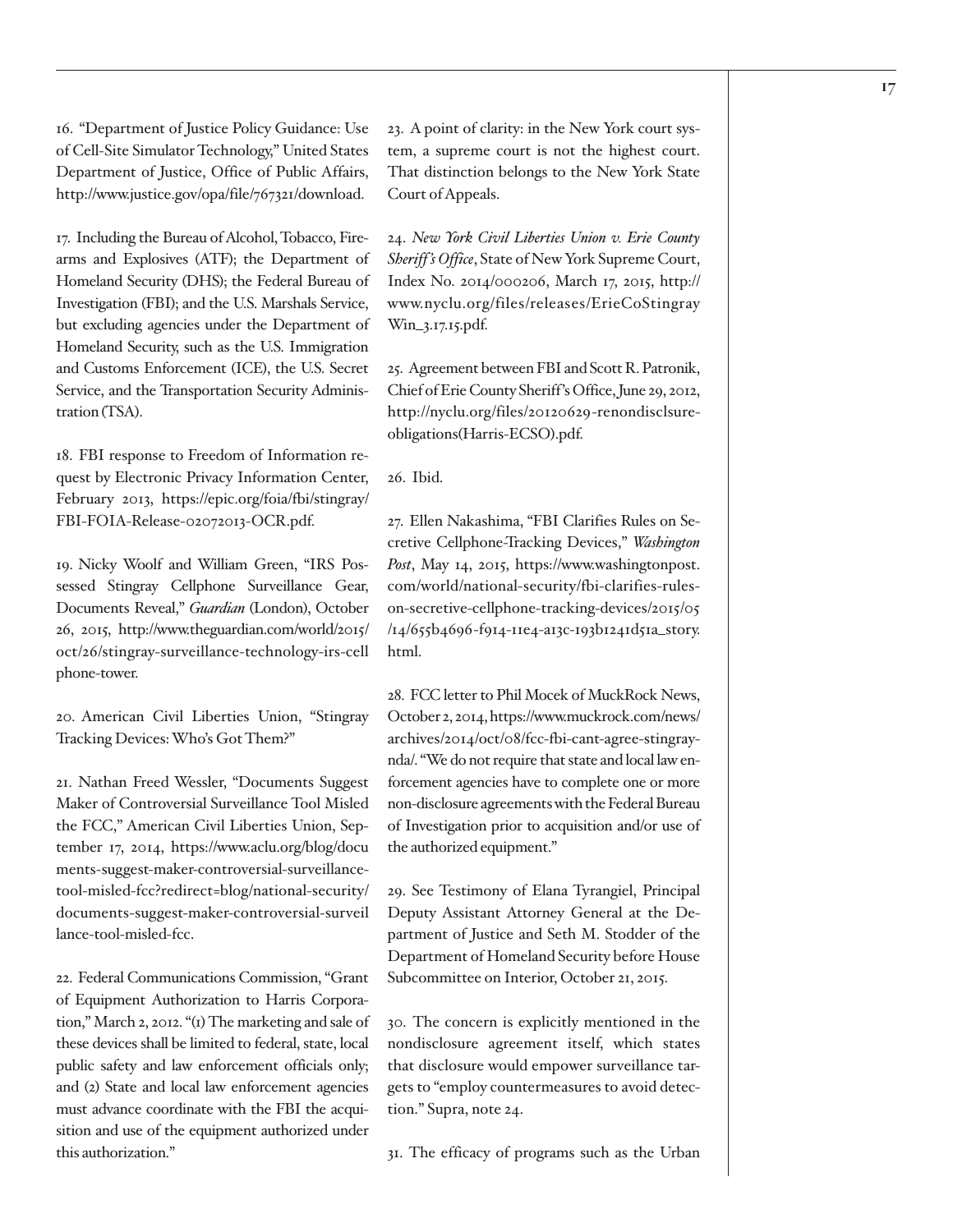Areas Security Initiative (UASI) has been called into question by efficiency hawks such as former Senator Tom Coburn (R-OK), who paints a damning portrait of the program's waste. See Tom Coburn, "Safety at Any Price: Assessing the Impact of Homeland Security Spending in U.S. Cities," December 2012, https://info.publicintelligence.

net/SenatorCoburn-UASI.pdf.

32. Nathan Freed Wessler, "Police Citing 'Terrorism' to Buy Stingrays Used Only for Ordinary Crimes," American Civil Liberties Union, October 23, 2015, https://www.aclu.org/blog/free-future/ police-citing-terrorism-buy-stingrays-used-onlyordinary-crimes.

33. Privacy SOS, "Police Are Using a Powerful Surveillance Tool to Fight the War on Drugs, not Terrorism," October 15, 2014, https://privacysos. org/node/1554.

34. Justin Fenton, "Baltimore Police Used Secret Technology to Track Cellphones in Thousands of Cases," *Baltimore Sun*, April 9, 2015, http://www. baltimoresun.com/news/maryland/baltimorecity/bs-md-ci-stingray-case-20150408-story.html.

35. See the master list of stingray deployments by the Tallahassee Police Department, March 27, 2014, *Fusion*, https://fusiondotnet.files.wordpress. com/2015/02/03.27.2014\_-\_master\_ce\_log.pdf.

36. American Civil Liberties Union, "War Comes Home: The Excessive Militarization of American Policing," ACLU, June 2014, https://www.aclu.org/ report/war-comes-home-excessive-militarizationamerican-police, p. 26.

37. See John Mueller, "Is There Still a Terrorist Threat? The Myth of the Omnipresent Enemy," *Foreign Affairs*, September/October 2006, https:// www.foreignaffairs.com/articles/2006-09-01/therestill-terrorist-threat-myth-omnipresent-enemy.

38. See Pell and Soghoian, "Your Secret Stingray's No Secret Anymore."

39. Joel Handley et al., "Inside the Chicago Police

Department's Secret Budget," *Chicago Reader*, September 29, 2016, http://www.chicagoreader.com/ chicago/police-department-civil-forfeiture-inves tigation/Content?oid=23728922.

40. Even when the funding sources are local, as in the case of civil forfeiture funds, the agencies still must coordinate their acquisition and use of stingray equipment with the federal government.

41. Robert Patrick, "Controversial Secret Phone Tracker Figured in Dropped St. Louis Case," *St. Louis Post-Dispatch*, April 19, 2015, http://www. stltoday.com/news/local/crime-and-courts/ controversial-secret-phone-tracker-figuredin-dropped-st-louis-case/article\_fbb82630 aa7f-5200-b221-a7f90252b2d0.html; Ellen Nakashima, "Secrecy around Police Surveillance Equipment Proves a Case's Undoing," *Washington Post*, February 22, 2015, https://www.washingtonpost.com/world/national-security/secrecy-around-po lice-surveillance-equipment-proves-a-casesundoing/2015/02/22/ce72308a-b7ac-11e4-aa05- 1ce812b3fdd2\_story.html; and Justin Fenton, "Baltimore Police Used Secret Technology to Track Cellphones in Thousands of Cases," *Baltimore Sun*, April 9, 2015, http://www.baltimoresun.com/ news/maryland/baltimore-city/bs-md-ci-sting ray-case-20150408-story.html.

42. Clifton Adcock, "Okla. Authorities Have or Use Controversial Cellphone Tracker," Oklahoma Watch, April 10, 2016, http://oklahomawatch. org/2016/04/10/okla-authorities-have-or-usecontroversial-cell-phone-tracker/.

43. "Approved Non-Disclosure Notice," from the FBI to the Oklahoma City Police Department, August 7, 2014, https://assets.documentcloud.org/ documents/2825761/OKCPDFBI-MOU.pdf.

44. Or, less charitably, "evidence laundering." In an email response to the revelations, ACLU Staff Attorney Nathan Wessler stated: "This is the first time I have seen language this explicit in an FBI non-disclosure agreement. The typical nondisclosure agreements order local police to hide information from courts and defense attorneys,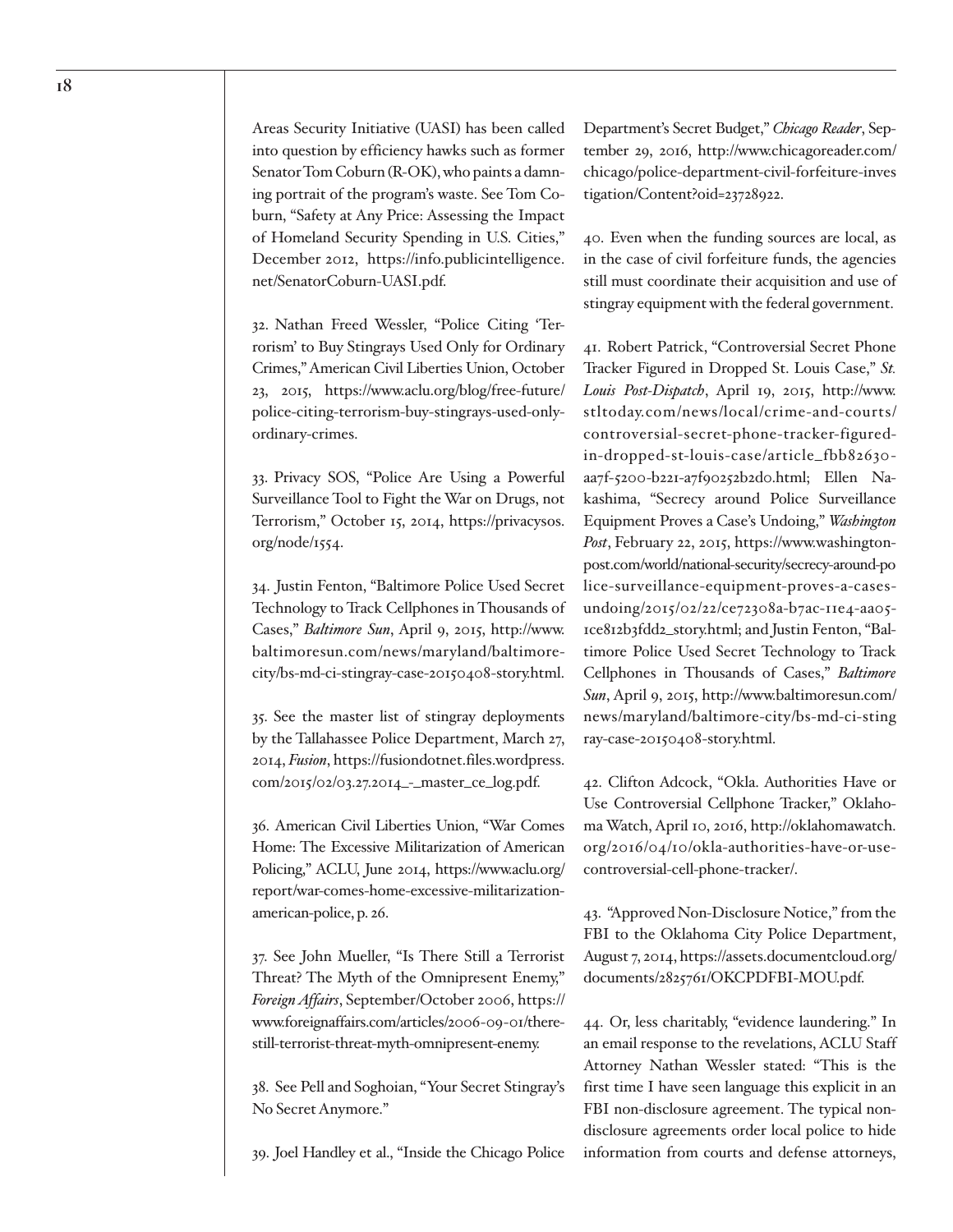which is bad enough, but this goes the outrageous extra step of ordering police to actually engage in evidence laundering. Instead of just hiding the surveillance, the FBI is mandating manufacture of a whole new chain of evidence to throw defense attorneys and judges off the scent. As a result, defendants are denied their right to challenge potentially unconstitutional surveillance and courts are deprived of an opportunity to curb law enforcement abuses." See Jenna McLaughlin, "FBI Told Cops to Recreate Evidence from Secret Cell-Phone Trackers," *The Intercept*, May 5, 2016, https://theintercept.com/2016/05/05/fbitold-cops-to-recreate-evidence-from-secret-cellphone-trackers/.

45. See Testimony of Seth M. Stodder, Assistant Secretary, Threat Prevention and Security Policy Office of Policy U.S. Department of Homeland Security, testifying before the Committee on Oversight and Government Reform Subcommittee on Information Technology, October 21, 2015. See also Testimony of Elana Tyrangiel, Principal Deputy Assistant Attorney General Before the Subcommittee on Information Technology, Committee on Oversight and Government Reform, U. S. House of Representatives, October 21, 2015.

- 46. *Katz v. United States*, 389 U.S. 347 (1967).
- 47. *United States v. Miller,* 425 U.S. 435 (1976).
- 48. *Smith v. Maryland*, 442 U.S. 735 (1979).
- 49. *Kyllo v. United States,* 533 U.S. 27 (2001).
- 50. *United States v. Jones*, 132 S. Ct. 945 (2012).
- 51. *United States v. Jones*, 132 S. Ct. 945 (2012).
- 52. *Riley v. California,* 573 U.S. \_\_\_ (2014) at 8.

53. *Hodai v. The City of Tucson*, Superior Court of the State of Arizona, No. C20141225, City's verified answer, p. 2, par. 10

54. Ibid., p. 4.

55. Ibid., p. 5.

56. Justin Fenton, "Legal Challenge Alleges Authorities Withheld Police Use of Stingray Surveillance," *Baltimore Sun*, September 4, 2015, http://www.baltimoresun.com/news/maryland/ baltimore-city/bs-md-ci-stingray-challenge-20150904-story.html/.

57. C. Justin Brown and Kasha M. Lee, "StingRay Devices Usher in a New Fourth Amendment Battleground," *The Champion*, National Association of Criminal Defense Lawyers, June 2015, p. 13.

58. Kim Zetter, "Emails Show Feds Asking Florida Cops to Deceive Judges."

59. As former U.S. Magistrate Judge Brian Owsley explains, pen/trap applications using such vague terminology can deceive judges into believing they are authorizing traditional pen registers or trap and trace devices, when in fact law enforcement plans to use the authorization to deploy much more invasive cell-site simulators. See Larry Greenemeier, "What Is the Big Secret Surrounding Stingray Surveillance?" *Scientific American*, June 25, 2015, http:// www.scientificamerican.com/article/what-is-thebig-secret-surrounding-stingray-surveillance/.

60. Brown and Lee, "StingRay Devices Usher in a New Fourth Amendment Battleground," pp. 12–20.

*61. United States v. Rigmaiden*, 844 F. Supp. 2d 982 (D. Arizona 2012).

*62. United States v. Graham*, 846 F. Supp. 4d 284 (D. Md. 2012).

*63. State of Maryland v. Andrews* (2015). Court of Special Appeals of Maryland, No. 1496, Sept. Term 2015. Filed March 30, 2016.

#### 64. Ibid., at p. 25.

*65. Riley v. California*, 573 U.S. \_\_\_ (2014) at concurrence p. 6.

66. Nicky Woolf, "Congressman Introduces Bill to